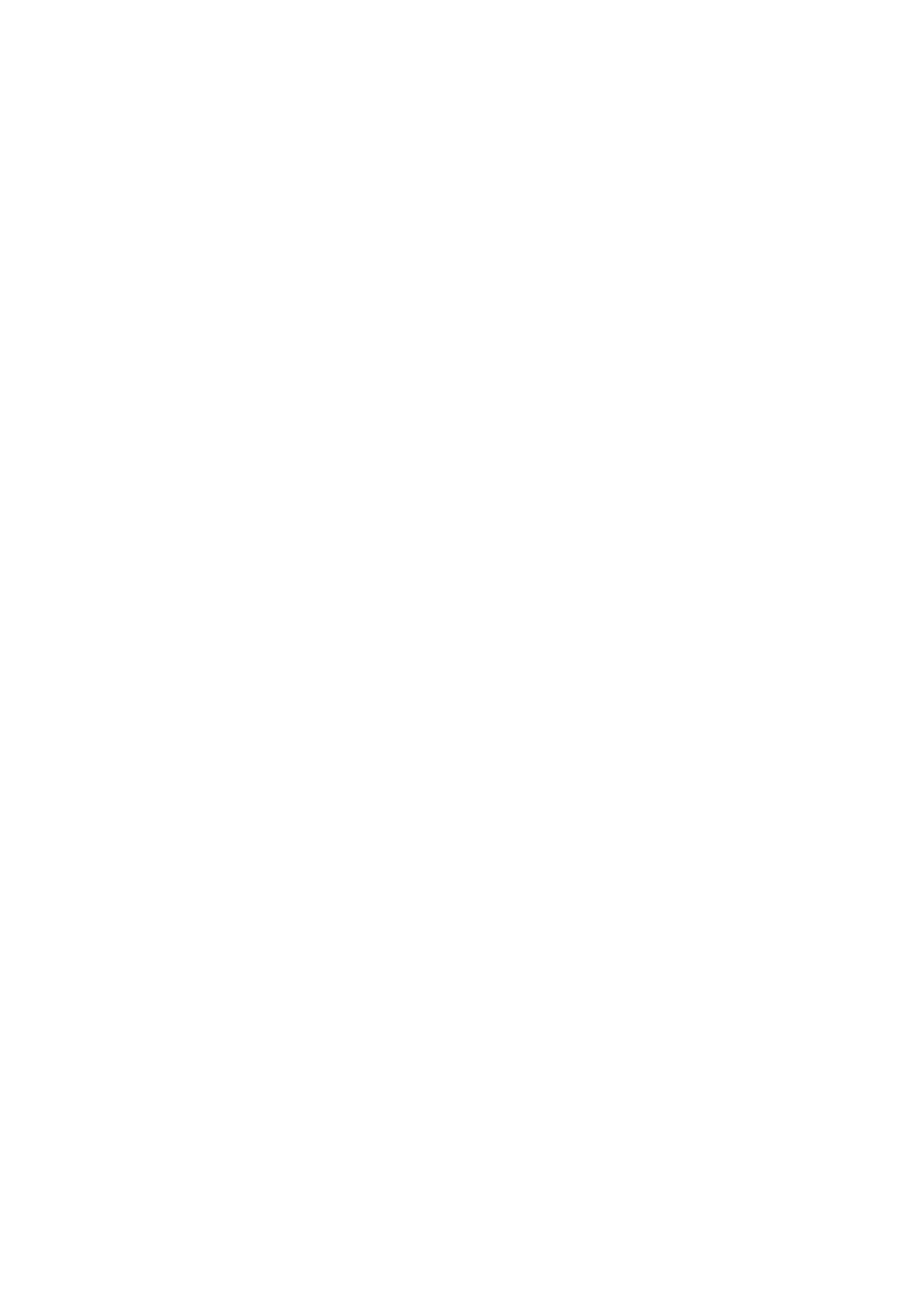

Research Paper

# Unemployment Duration in Australia: A Longitudinal Analysis with Missing Data

Cristian I. Rotaru

Methodology Division

AUSTRALIAN BUREAU OF STATISTICS

EMBARGO: 11.30 AM (CANBERRA TIME) TUE 24 MAY 2016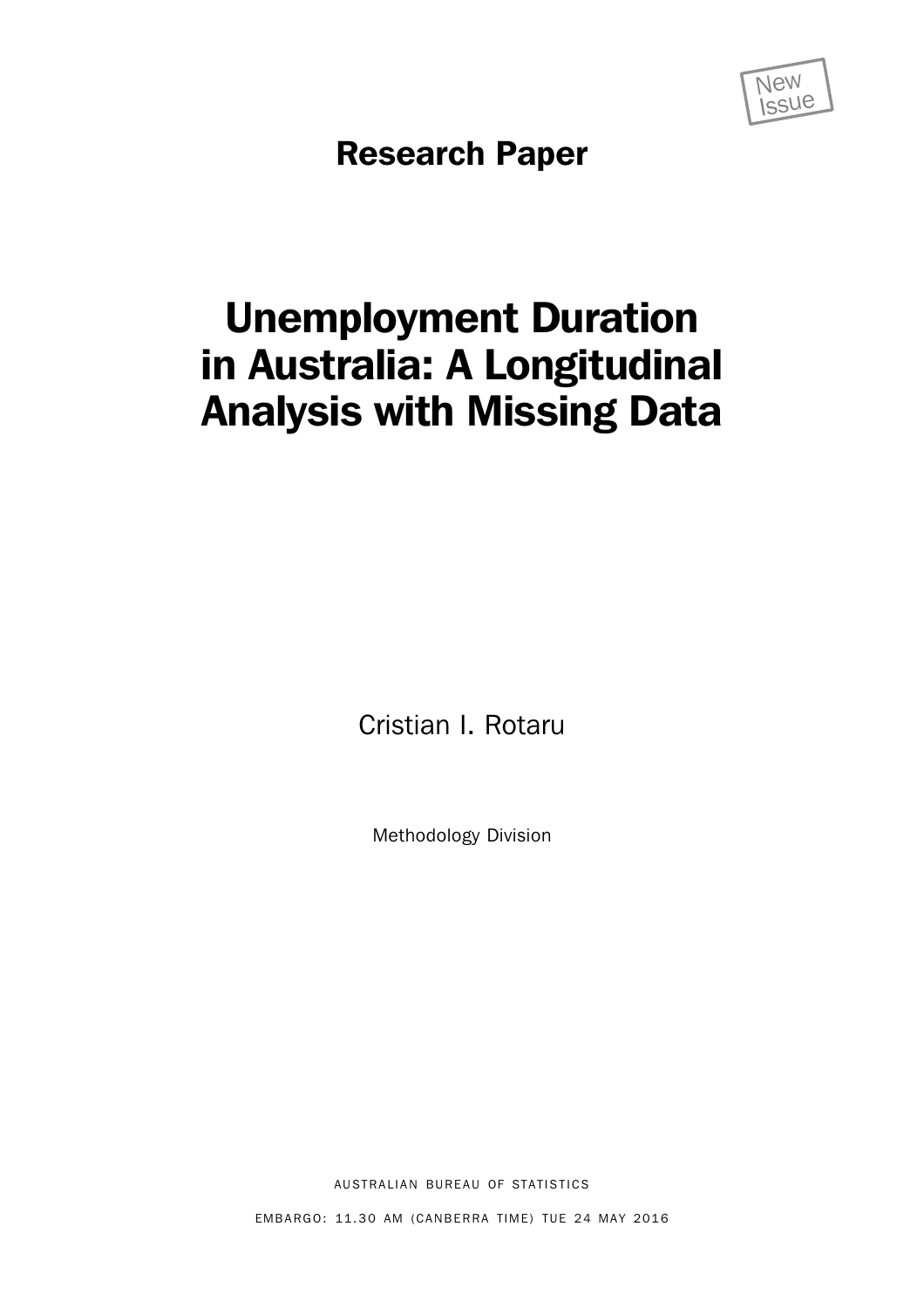ABS Catalogue no. 1351.0.55.059

#### © Commonwealth of Australia 2016

This work is copyright. Apart from any use as permitted under the *Copyright Act 1968*, no part may be reproduced by any process without prior written permission from the Commonwealth. Requests and inquiries concerning reproduction and rights in this publication should be addressed to The Manager, Intermediary Management, Australian Bureau of Statistics, Locked Bag 10, Belconnen ACT 2616, by telephone (02) 6252 6998, fax (02) 6252 7102, or email <intermediary.management@abs.gov.au>.

Views expressed in this paper are those of the author(s), and do not necessarily represent those of the Australian Bureau of Statistics. Where quoted, they should be attributed clearly to the author(s).

Produced by the Australian Bureau of Statistics

## INQUIRIES

The ABS welcomes comments on the research presented in this paper. For further information, please contact Mr Ruel Abello, Methodology Transformation Branch, on Canberra (02) 6252 6307.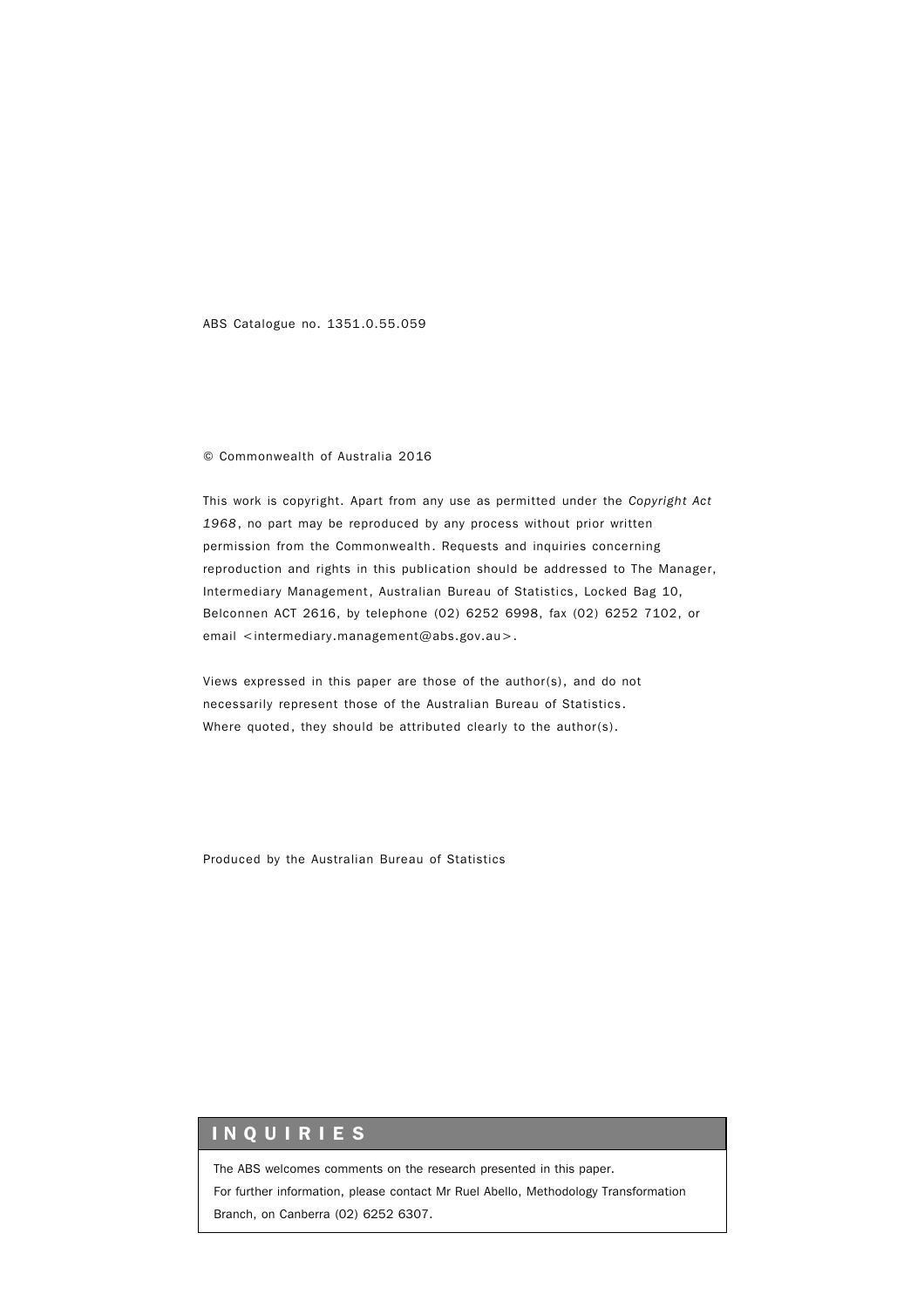# **CONTENTS**

| 1. |     |  |
|----|-----|--|
|    | 1.1 |  |
|    | 1.2 |  |
|    | 1.3 |  |
|    | 1.4 |  |
| 2. |     |  |
|    | 2.1 |  |
|    | 2.2 |  |
| 3. |     |  |
|    | 3.1 |  |
|    | 3.2 |  |
| 4. |     |  |
|    | 4.1 |  |
|    | 4.2 |  |
|    | 4.3 |  |
|    | 4.4 |  |
| 5. |     |  |
|    |     |  |
|    |     |  |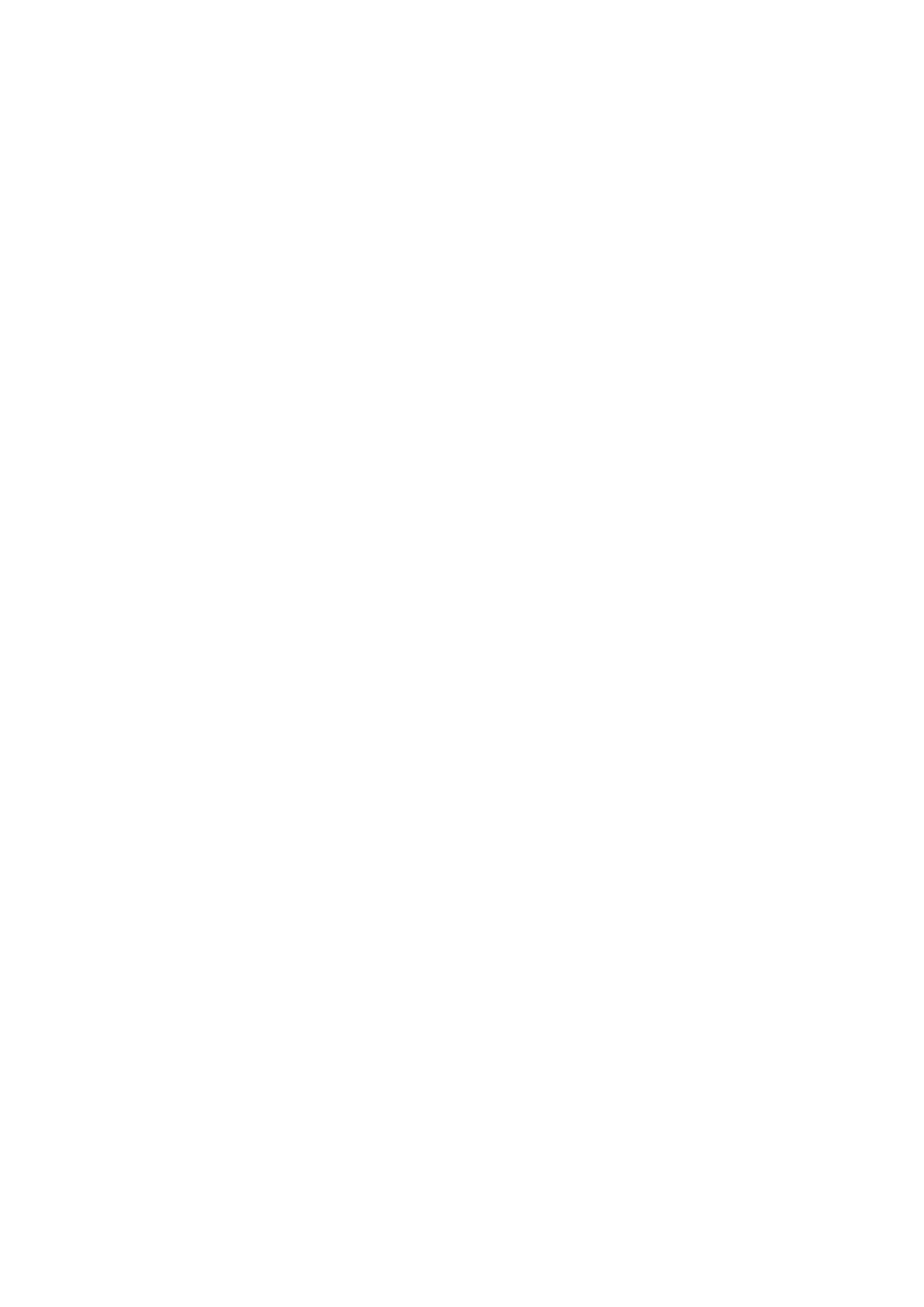# UNEMPLOYMENT DURATION IN AUSTRALIA: A LONGITUDINAL ANALYSIS WITH MISSING DATA

Cristian I. Rotaru Methodology Division

## ABSTRACT

This paper analyses the conditional probability of exiting unemployment of Australian individuals, aged 18–65 years, over the 2008–2010 period. The paper makes use of the ABS Longitudinal Labour Force Survey file, which includes more than 1.8 million records of around 150,000 households, which were observed on a month-by-month basis for up to eight months.

Multiple imputation is used to impute the missing values of previous educational attainment – a key covariate included in the analysis – using Bayesian Monte Carlo simulation methods. The subsequent investigation implements discrete-time hazards models to examine the duration of unemployment, with allowance for competing risks. The analysis includes empirical as well as design-related variables.

Keywords: unemployment, hazard rate, survival analysis, multiple imputation, ABS LFS

JEL Classification: J21, J64, C15, C18, C41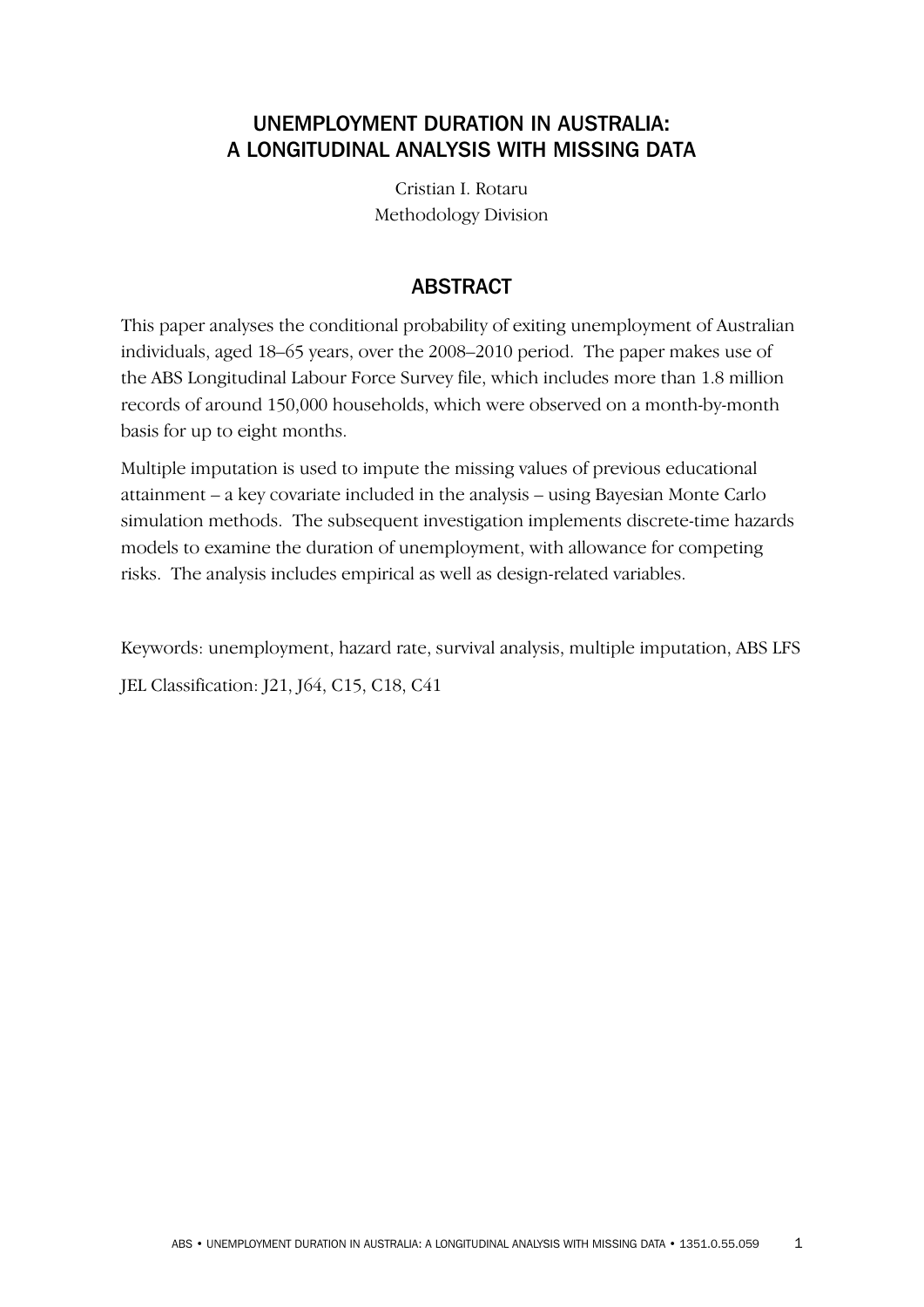# 1. INTRODUCTION

# 1.1 Background

This study is an extension of a recently-completed ABS research that made use of the ABS Longitudinal Labour Force Survey (LLFS) file. From this research, two papers emerged, one focused on the methodologies developed to analyse the labour market transitions (Rotaru, 2014b) and the other on an application: understanding the factors that explain these transitions (Rotaru, 2014a).

This paper extends the previous research on a number of fronts. From a methodological perspective, the analysis is based on a longitudinal multinomial framework, instead of the previous longitudinal binary models. The new framework has carefully been built so as to (1) advance the previous methodology and adequately address the specific features of the dataset, which differ substantially from other similar datasets (e.g. HILDA), and (2) to address the empirical question – modelling the duration of unemployment – by accounting for the longitudinal nature of the data and the different types of exits out of unemployment.

Further, the analysis makes use of multiple imputation – a powerful modern tool for handling missing data – adopting a Bayesian approach. This is the first time the method has been implemented in the analysis of data at the ABS. The imputation methodology will play important roles in the Statistical Business Transformation Program, particularly with the use and analysis of administrative and longitudinal datasets.

The analysis includes both empirical and design-related variables and makes a number of adjustments to the previous analyses, such as the inclusion of those aged 18–20 years, the inclusion of an industry variable, and the redefining of the previous labour force status indicator. The hope is that the analysis adds value to the dataset, produces statistically robust results, addresses a topic of key interest to the public, and promotes the potential of the ABS data.

# 1.2 Objective and hypotheses

Unemployment can be a major life event for an individual, with quite severe consequences. Apart from the immediate financial impact, prolonged unemployment can significantly affect the individual's physical and mental wellbeing, can result in an erosion of skills and consequently decrease the likelihood of securing future employment, increase the risk of lower future incomes, and lead to lower self-esteem. The effects can extend beyond the unemployed, to their families and the wider community, in the form of increased marriage breakdowns, violence, and crime.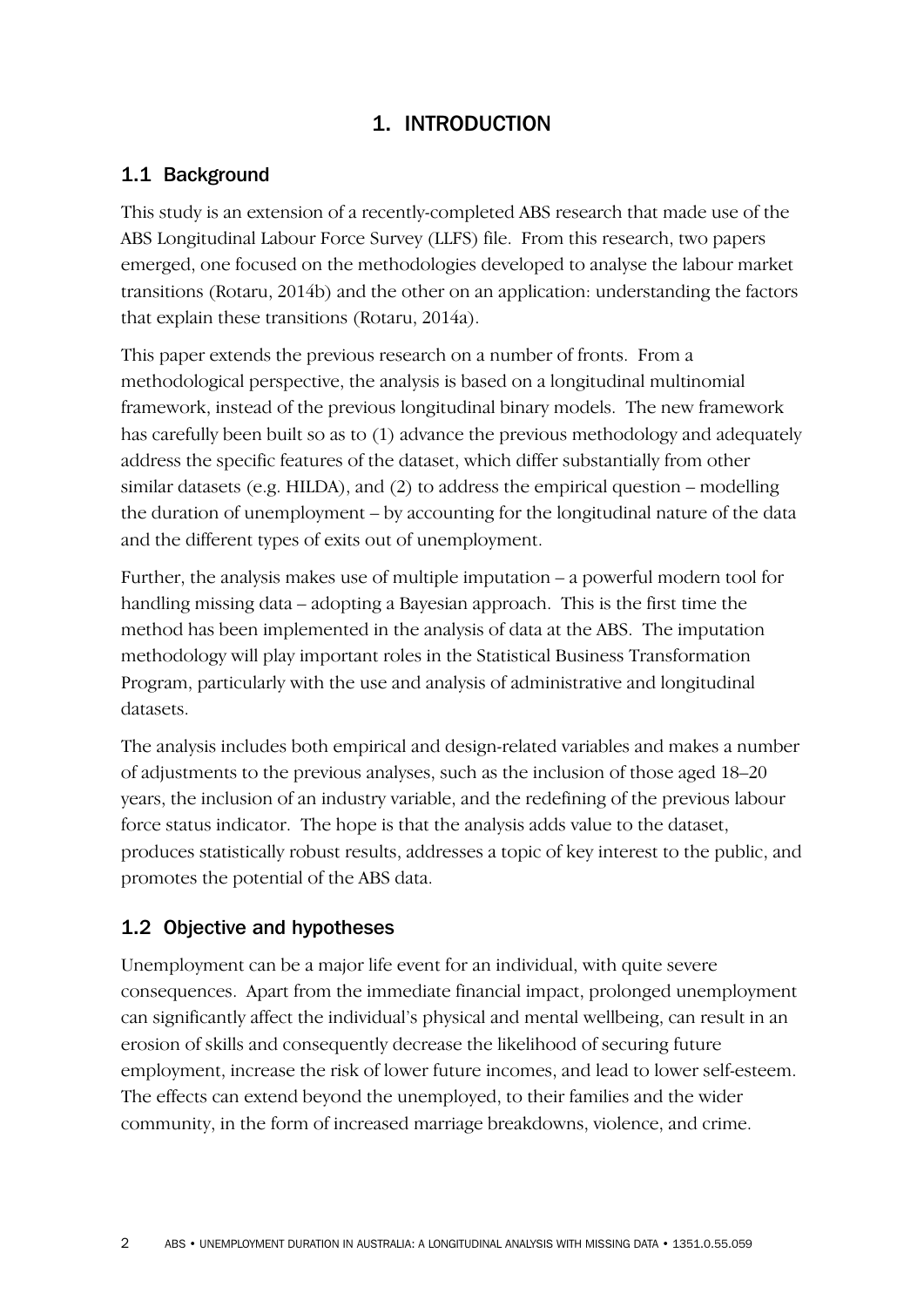High unemployment is also a major concern for the economy in that it can result in a loss of potential growth and in increased government spending. This is because potential productive resources are not being utilised effectively in the economy, there is a corresponding reduction in tax revenues being collected, and there is an increase in the payments of unemployment benefits. (See Sen, 1997 and Rotaru, 2014a for a more comprehensive literature review.)

From an empirical perspective, the objective of this paper is to provide insights on the unemployment duration in Australia and in particular, to improve understanding of a number of important factors that influence this duration. This is done using an important newly available longitudinal dataset: the ABS Longitudinal Labour Force Survey file.

In particular, the analysis examines the conditional probability of exiting unemployment for Australians aged 18–65 years, over the period 2008–2010. The paper makes use of the recently constructed file which is based on a sample of individuals who were observed over a period of up to eight consecutive months. The analysis is focused on those who entered unemployment during the interview period and on their first unemployment spells.

Two important empirical hypotheses are investigated. First, the analysis examines the effects of a number of factors on the conditional probability of exiting unemployment, distinguishing between a number of exits, in particular, employment (full-time and part-time) and out of the labour force. Second, the analysis examines the state dependence of unemployment, i.e., whether the time spent in unemployment affects the probability of remaining in unemployment. The analysis includes both empirical and design-related variables.

## 1.3 Modelling approach

From a methodological perspective, the paper implements a range of techniques to adequately address the specific features of the dataset and to meet the objectives of the analysis. In particular, the paper adopts the multiple imputation approach to impute the missing values of previous educational attainment – a key covariate included in the analysis. The subsequent investigation then implements discrete-time hazards models to examine the duration of unemployment, taking advantage of the discrete nature of the unemployment data. To distinguish between the different exits from unemployment, the analysis makes allowance for competing risks, via multinomial models.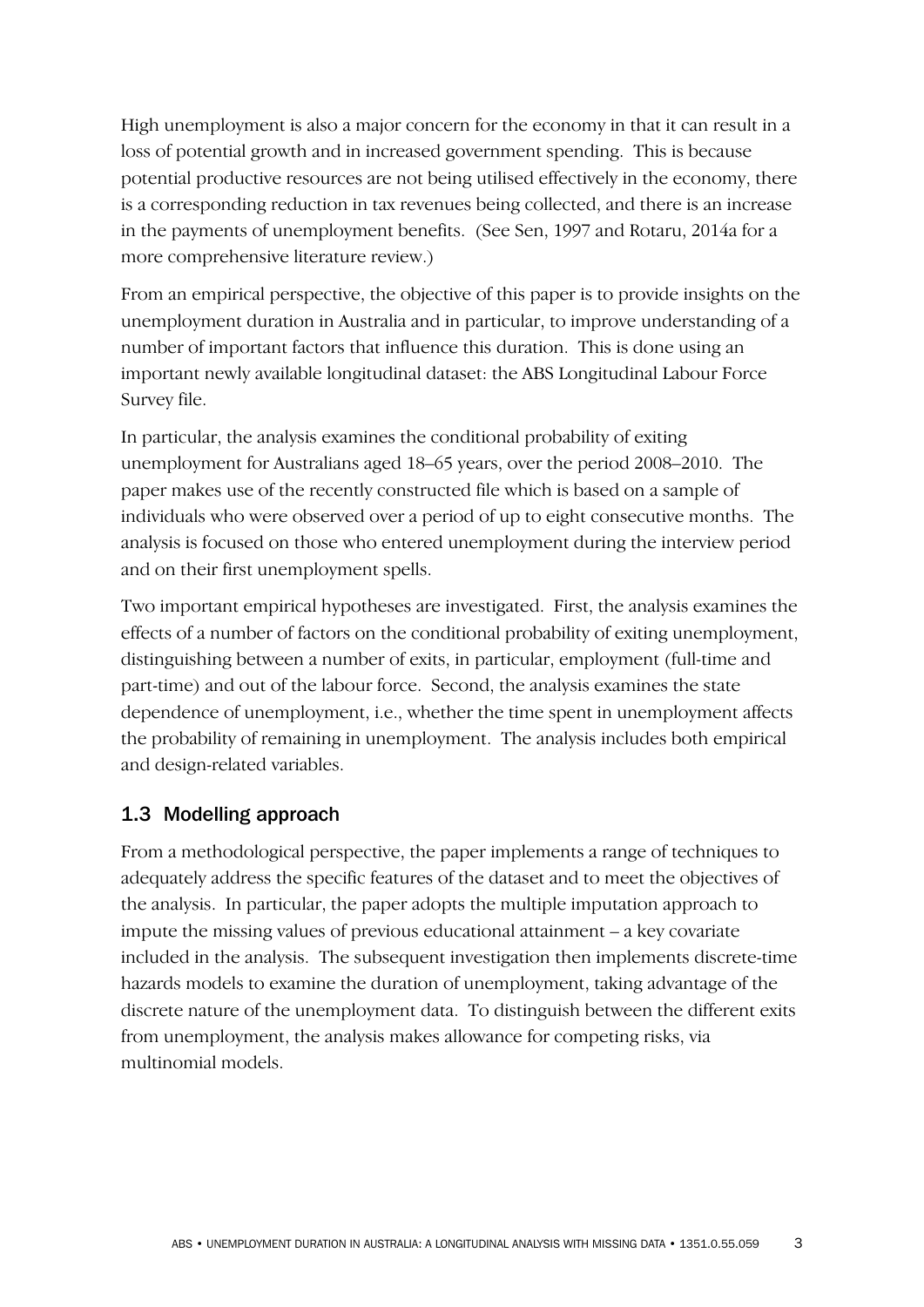## 1.4 Contributions

The paper makes two important contributions to the literature. The first relates to the data used in the analysis – the dataset being a newly constructed longitudinal file built from the ABS Labour Force Survey. Apart from its rich information, the file also has the distinguishing feature of having relatively high-frequency data. This is appealing in that it allows the analyst to include variables that are changing over time and to model actually-reported instead of retrospectively-collected unemployment duration information, which has typically been used in the literature and which can suffer from recollection bias.

The second contribution relates to the actual methodology used in the analysis. Unlike the majority of similar studies, which simply ignore or discard the units with any missing values (missingness being one of the common features of unemploymentrelated data), this paper instead paid close attention to the issue, closely examined it, and used all the available information in the analysis. A modern statistical tool, namely, multiple imputation, was adopted to impute the missing values. The study also focuses on design-related as well as empirical factors in the analysis; the former factors are often ignored in practice.

The remaining sections of this paper are organised as follows. Section 2 describes the data. The analytical framework adopted is presented in Section 3. Section 4 presents the results and Section 5 concludes.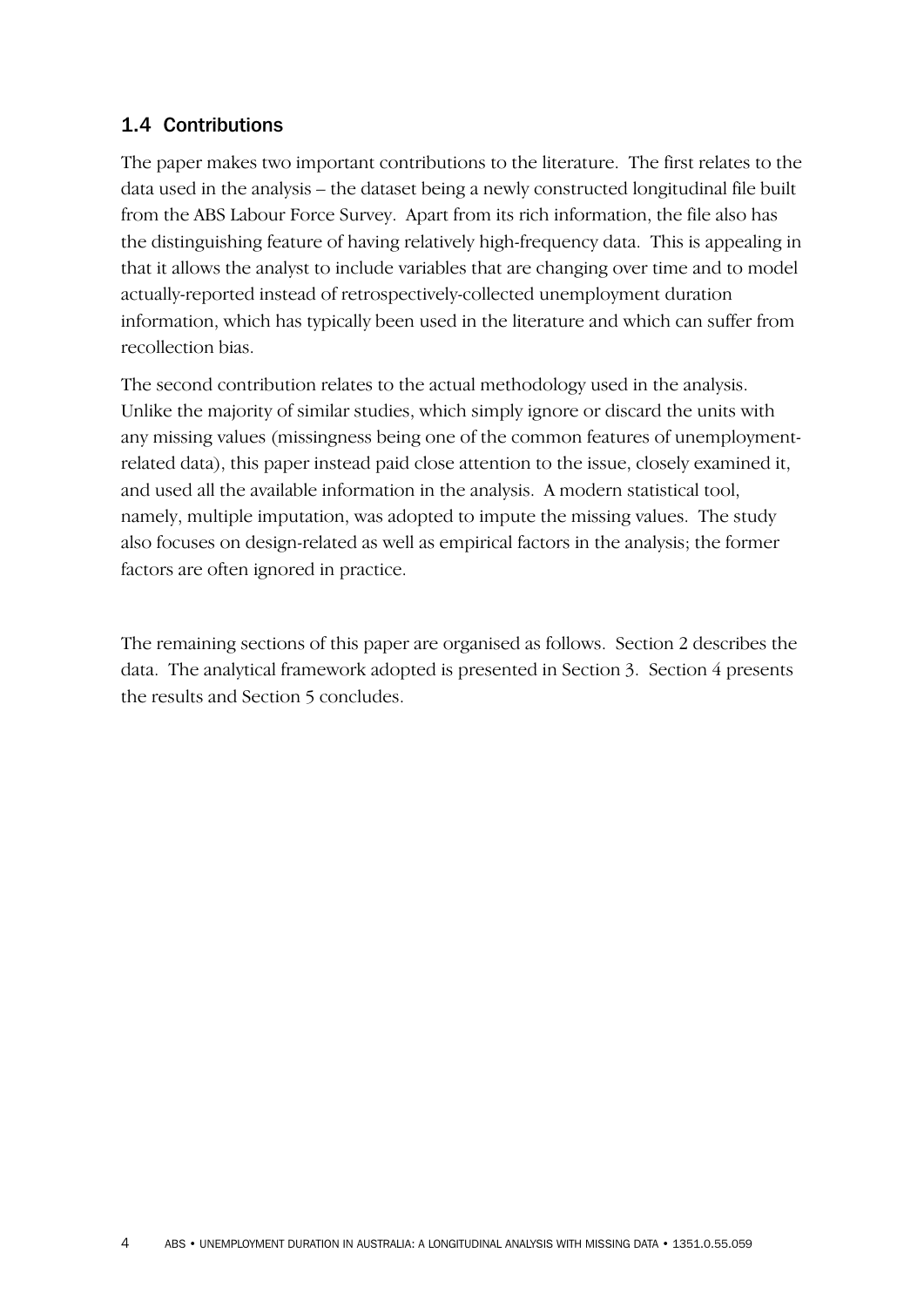# 2. DATA AND DESCRIPTION OF THE MISSING DATA PROBLEM

# 2.1 Data

The data set consists of a random sample of close to 14,000 individuals aged 18–65 years, included in the ABS Longitudinal Labour Force Survey (LLFS) file. The survey covers the period from the beginning of 2008 to the end of 2010. As the survey has an eight-month rotation panel, each individual is being captured for a period of up to eight months. The spells are measured in months, corresponding to the monthly collection of the data, and the demographic variables included in the analysis refer to the beginning of the unemployment spells. Each completed spell ends in one of three competing destinations: employed full-time, employed part-time, or out of the labour force. If the spell is not completed, then it is right-censored.<sup>1</sup>

The analysis is based on the individuals who have entered unemployment during the eight-month period in which they were interviewed and is restricted to private dwellings. The analysis is also only focused on the first unemployment spells, which last from the time the individuals become unemployed until the end of their first unemployment spell, or until censoring.

Tables 2.1–2.4 provide some summary statistics of the sample included in the analysis.

|                         | Age-groups      |                 |               |                 |               |
|-------------------------|-----------------|-----------------|---------------|-----------------|---------------|
| Initial LFS status      | $18 - 24$ years | $25 - 34$ years | $35-44$ years | $45 - 54$ years | $55-65$ years |
|                         |                 |                 | %             |                 |               |
| Full-time employment    | 22.5            | 29.3            | 28.7          | 30.9            | 24.6          |
| Part-time employment    | 24.3            | 17.6            | 18.6          | 20.1            | 21.5          |
| Out of the Labour Force | 32.7            | 37.0            | 35.3          | 33.5            | 35.1          |
| First-time job seeker   | 16.7            | 6.0             | 3.5           | 3.3             | 1.6           |
| Last worked 2 years ago | 3.8             | 10.1            | 13.9          | 12.2            | 17.2          |
| Total                   | 100.0           | 100.0           | 100.0         | 100.0           | 100.0         |

#### 2.1 Distribution of Initial LFS status by Age-groups

### 2.2 Distributions by Exit state

-

| Exit state              | Frequency | Percentage |
|-------------------------|-----------|------------|
| Full-time employment    | 2,837     | 20.7       |
| Part-time employment    | 3,170     | 23.1       |
| Unemployment            | 3,612     | 26.3       |
| Out of the Labour Force | 4,109     | 29.9       |
| Total                   | 13,728    | 100.0      |

<sup>1</sup> Note that the right-censored spells belong to those individuals who did not exit unemployed at the end of the eight-month interview period as well as those who withdrew or were dropped from the sample prior to the completion of the interview period. This latter group includes those individuals who had moved during the LFS waves and those who did not respond in subsequent waves after becoming unemployed.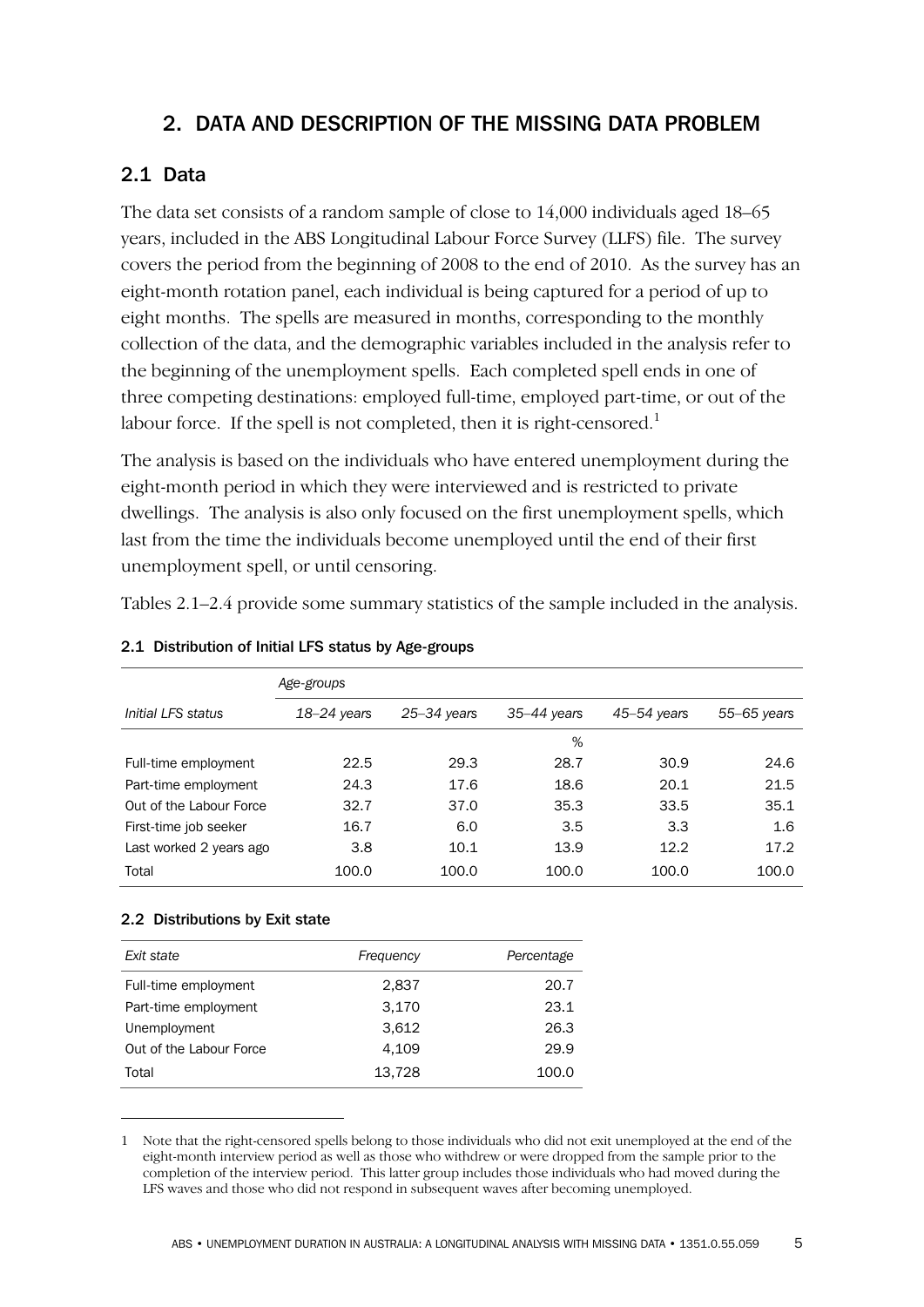|                         | Initial LFS status      |                         |                            |                          |                            |
|-------------------------|-------------------------|-------------------------|----------------------------|--------------------------|----------------------------|
| Exit state              | Full-time<br>employment | Part-time<br>employment | Out of the<br>Labour Force | First-time<br>job seeker | Last worked<br>2 years ago |
|                         | %                       | %                       | %                          | %                        | %                          |
| Full-time employment    | 44.4                    | 14.3                    | 15.4                       | 2.5                      | 1.9                        |
| Part-time employment    | 16.2                    | 40.0                    | 26.4                       | 9.4                      | 6.5                        |
| Unemployment            | 24.0                    | 25.2                    | 24.4                       | 33.8                     | 35.6                       |
| Out of the Labour Force | 15.4                    | 20.5                    | 33.8                       | 54.3                     | 56.0                       |
| Total                   | 100.0                   | 100.0                   | 100.0                      | 100.0                    | 100.0                      |

#### 2.3 Distributions of Exit state by initial LFS status

## 2.2 Description of the missing data problem

The monthly ABS Labour Force Survey (LFS), conducted over the period January 2008 to December 2010, forms the backbone of the LLFS file. Using information provided by the households interviewed during this period, the file includes the LFS personlinked responses to form a detailed and rich longitudinal dataset. This is possible since each household included in the LFS is interviewed for a number of (up to eight) consecutive months.

The file has some special characteristics, which distinguishes it from a typical longitudinal dataset. The file's specific aspects also require specifically-tailored models for analysis (which will be explained in more detail in the next section). One such characteristic is the design of the file, the file being constructed from the consecutive panels of a non-longitudinal survey that has been designed to produce cross-sectional estimates. It is this panel structure of the LFS that permits the construction of a longitudinal dataset.

Another specific characteristic is its relatively short individual-specific time length. The analyst is thus limited to observing what happens within an eight-month window, with no knowledge of what happens outside this time interval. This, however, is compensated by the large amount of information available in the file and by the highfrequency of the data.

Another aspect relates to the source of the data, which is not a sole survey. In addition to the LFS, the file is supplemented with information collected in other supplementary surveys; information which is usually not available in the LFS. An example is the information on education, which mainly comes from four supplementary surveys:

- the Survey of Education and Work (SEW),
- the Survey of Underemployed Workers (UEW),
- the Labour Mobility Survey (LabMob), and
- the Multipurpose Household Survey (MPHS).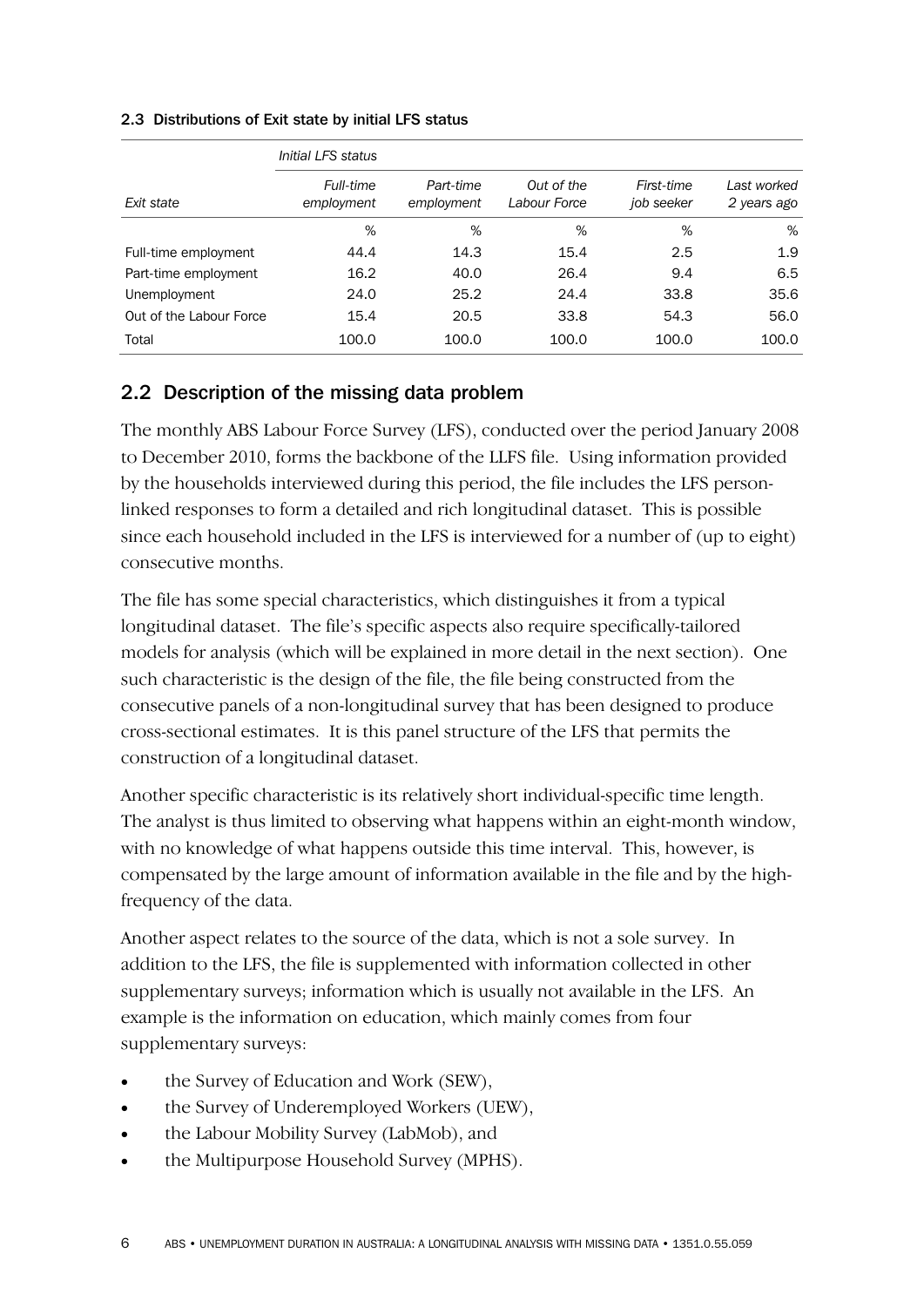One complexity that arises then is in dealing with the fact that these supplementary surveys do not have the same frequency as the LFS – they are not being run on a monthly basis. In the case of education, for example, the supplemented data only cover the months of May (SEW), September (UEW), and February (LabMob and MPHS), for each year. As this additional information is often essential in the analysis, the analyst is then faced with the task of incorporating the available, yet incomplete, information in the analysis – which is a missing data problem. This is not a straightforward task, however, since most classical and modern statistical techniques and most statistical packages assume completeness of data. In the case of the common statistical packages, most of them automatically delete the records with any missing values, despite the potential valuable information in the non-missing reported values.

In this paper, previous educational attainment is one of the key covariates used in the analysis. As it is widely acknowledged, education generally plays an important role in explaining the duration of unemployment. However, due to the way data were collected, and as explained before, the education information was available only for February, May, and September. And even for these three months the education information was missing for some observations. However, no such data were available at all for the individuals who were not observed during these three months. A moderate proportion (24%) of responses fall into this latter category.

This latter category presents some challenges. First, discarding all these observations will certainly result in the loss of a lot of valuable information. More serious consequences however will be due to the impact on the model results, which could be biased. It is clear, for example, that the education information is more likely to be completely missing (i.e. not available in any of the three months) for those individuals that experience an earlier exit from the survey. This implies that there is likely to be an association between the attrition in the survey, and therefore the characteristics associated with this attrition, and the missingness for education.

Table 2.4 indicates that the missing values are not missing completely at random. In particular, the results suggest that those who have not worked in the last two years, and therefore do not have a previous occupation or industry, and those who exited the labour force are more likely to have missing values.

The problem was addressed in two parts. First, where previous educational attainment data were available for some, but not all time points, the study used the available information and assumed that the individuals had not changed their status in the subsequent waves of the survey included in the analysis. As those included are aged 18 years and above, and as they are being kept in the surveys for a period of up to eight months, this seems to be a reasonable assumption. Second, where no education information was available, the study has opted to use multiple imputation. It is one of the aims of this paper to showcase the application of multiple imputation in analysing ABS survey data.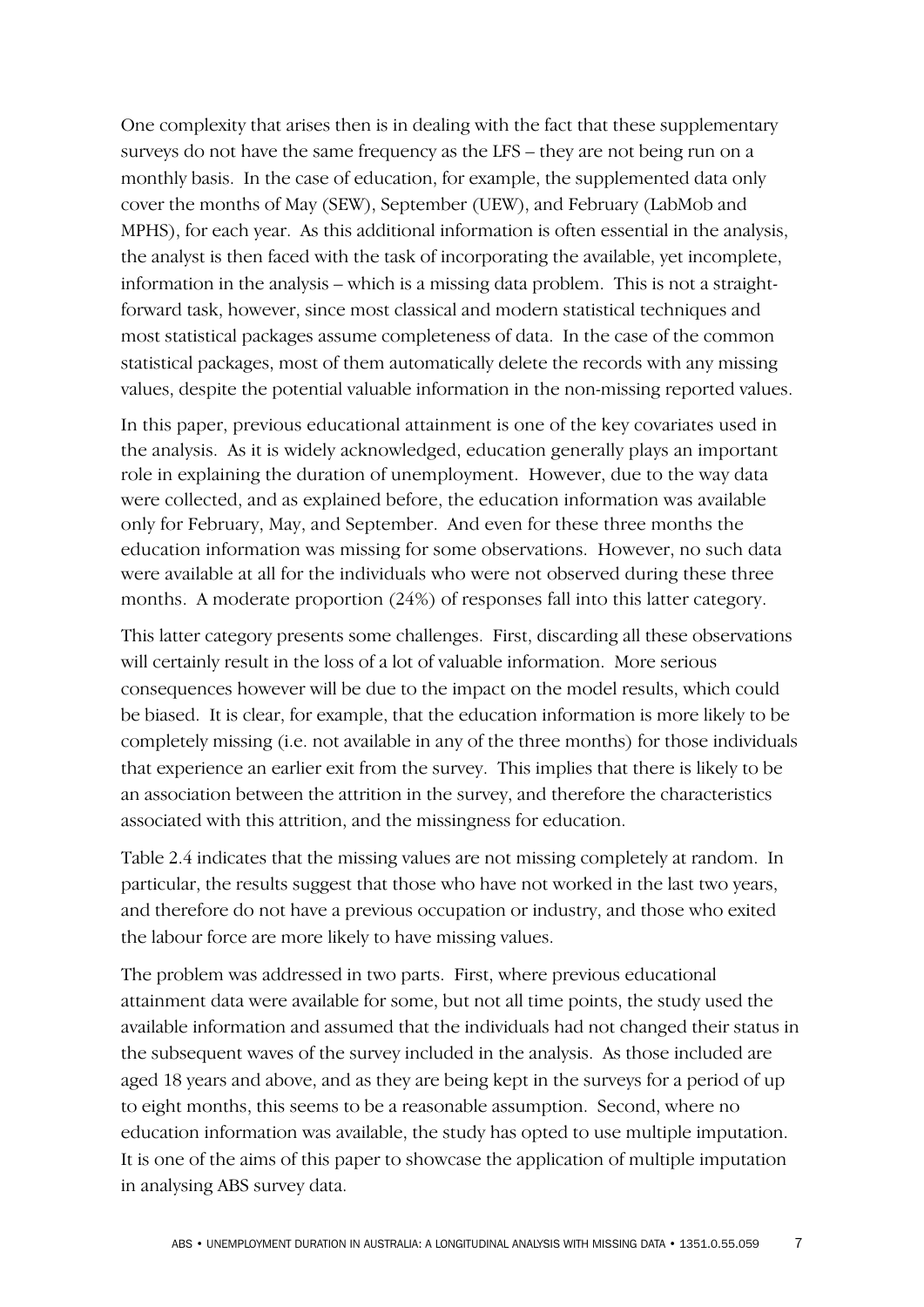|                              | <b>Educational attainment</b> |                |  |
|------------------------------|-------------------------------|----------------|--|
|                              | Reported                      | <b>Missing</b> |  |
|                              | $\%$                          | %              |  |
| Exit state                   |                               |                |  |
| Full-time employment         | 21.6                          | 17.5           |  |
| Part-time employment         | 24.5                          | 18.8           |  |
| Out of the Labour Force      | 24.6                          | 31.7           |  |
| Censored                     | 29.3                          | 31.8           |  |
| Previous Labour Force status |                               |                |  |
| Full-time employment         | 28.4                          | 22.6           |  |
| Part-time employment         | 23.3                          | 12.1           |  |
| Out of the Labour Force      | 33.5                          | 38.0           |  |
| First time looking for work  | 5.9                           | 13.0           |  |
| Worked 2 years ago           | 8.9                           | 14.3           |  |
| Duration of uemployment      |                               |                |  |
| 1 month                      | 39.1                          | 41.5           |  |
| 2 months                     | 22.8                          | 25.0           |  |
| 3 months                     | 15.3                          | 15.2           |  |
| 4 months                     | 10.4                          | 8.8            |  |
| 5 months                     | 7.0                           | 5.5            |  |
| $6+$ months                  | 5.4                           | 4.0            |  |
| Age-group                    |                               |                |  |
| $18 - 24$ years              | 27.9                          | 30.9           |  |
| $25 - 34$ years              | 22.0                          | 22.7           |  |
| 35-44 years                  | 21.8                          | 20.1           |  |
| 45-54 years                  | 17.6                          | 16.1           |  |
| 55-65 years                  | 10.7                          | 10.2           |  |
| Sex                          |                               |                |  |
| Female                       | 47.8                          | 50.1           |  |
| Male                         | 52.2                          | 49.9           |  |
| Marital status               |                               |                |  |
| Not married                  | 54.6                          | 55.4           |  |
| Married                      | 45.4                          | 44.6           |  |
| Born overseas                |                               |                |  |
| No                           | 70.6                          | 64.9           |  |
| Yes<br>Children              | 29.4                          | 35.1           |  |
|                              |                               |                |  |
| No children under 4 years    | 87.5                          | 88.4           |  |
| Children under 4 years       | 12.5                          | 11.6           |  |
| State or Territory           |                               |                |  |
| New South Wales              | 24.5                          | 26.2           |  |
| Victoria                     | 22.2                          | 22.6           |  |
| Queensland                   | 17.8                          | 17.5           |  |
| South Australia              | 11.7                          | 12.1           |  |
| Western Australia            | 11.3                          | 10.6           |  |
| Tasmania                     | 6.2                           | 5.0            |  |
| Aust. Capital Territory      | 3.4                           | 3.2            |  |
| Northern Territory           | 2.9                           | 2.8            |  |

#### 2.4 Distributions of variables (Reported vs Missing)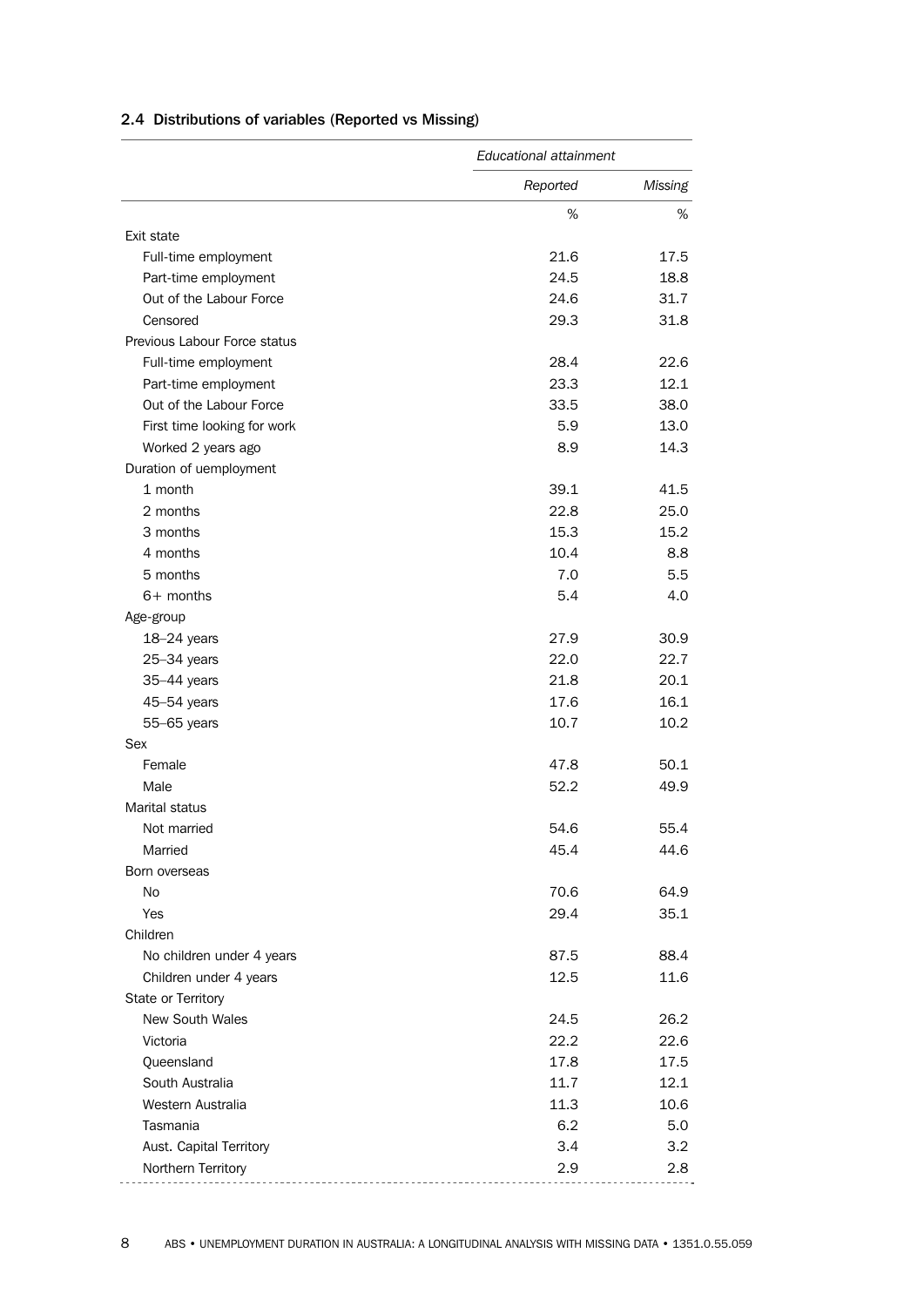|                                                 | Educational attainment |                   |
|-------------------------------------------------|------------------------|-------------------|
|                                                 | Reported               | Missing           |
|                                                 | %                      | %                 |
| Previous occupation                             |                        |                   |
| No occupation                                   | 14.8                   | 27.3              |
| Lower-skilled occupation                        | 34.5                   | 31.5              |
| Medium-skilled occupation                       | 34.0                   | 28.0              |
| High-skilled occupation                         | 16.7                   | 13.2 <sup>2</sup> |
| Industry                                        |                        |                   |
| No Industry                                     | 14.8                   | 27.3              |
| Agriculture, Forestry and Fishing               | 2.6                    | 2.2               |
| Mining                                          | 1.6                    | 1.7               |
| Manufacturing                                   | 9.5                    | 8.9               |
| Electricity, Gas and Water Services             | 0.8                    | 0.8               |
| Construction                                    | 9.2                    | 7.6               |
| <b>Wholesale Trade</b>                          | 3.5                    | 2.4               |
| <b>Retail Trade</b>                             | 10.8                   | 9.6               |
| Accommodation and Food Services                 | 9.1                    | 8.1               |
| Transport, Postal and Warehousing               | 3.9                    | 3.3               |
| Information Media and Telecommunications        | 1.7                    | 1.2 <sub>2</sub>  |
| <b>Financial and Insurance Services</b>         | 2.3                    | 1.8               |
| Rental, Hiring and Real Estate Services         | 1.6                    | 1.4               |
| Professional, Scientific and Technical Services | 4.9                    | 3.9               |
| Administrative and Support Services             | 4.4                    | 4.8               |
| Public Administration and Safety                | 3.1                    | 2.6               |
| <b>Education and Training</b>                   | 4.6                    | 3.5               |
| <b>Health Care and Social Assistance</b>        | 6.7                    | 5.2               |
| Arts and Recreation Services                    | 1.6                    | 0.9               |
| <b>Other Services</b>                           | 3.3                    | 2.8               |
| Overall                                         | 75.8                   | 24.2              |

## 2.4 Distributions of variables (Reported vs Missing) – continued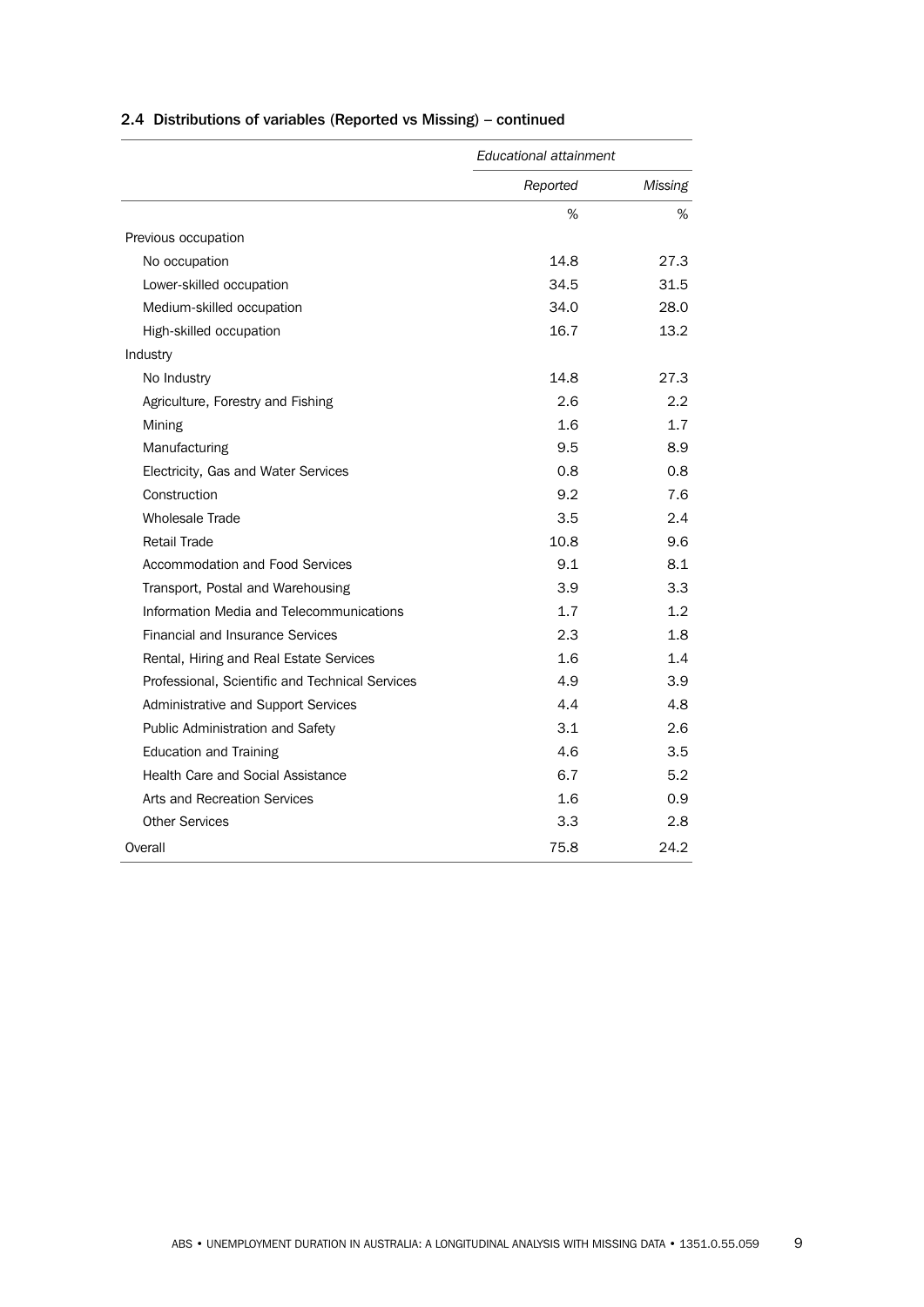## 3. THEORETICAL FRAMEWORK

This section is divided into two parts. The first describes the methodology and the algorithm adopted to impute the missing values of previous educational attainment, one of the variables included in the modelling. The second presents the analytical framework and describes the unemployment model.

In summary, the analysis follows a four-step approach:

- 1. Start with an incomplete data set and specify the posterior density from which the imputations will be drawn;
- 2. Create *m* complete data sets from *m* sets of imputations;
- 3. Conduct the analysis on each of the *m* complete data sets; and
- 4. Combine the results from the *m* analyses and make inferences.

It should be noted that in effect, the analysis accounts for two types of missingness: the missingness in one of the covariates used in the modelling (i.e., educational attainment) and the missingness due to right-censoring. The former type of missingness is addressed via multiple imputation, whereas the second type via hazard modelling techniques.

## 3.1 Multiple imputation

Let *Y* be an  $n \times p$  matrix that represents the partially observed data on  $p$  variables of interest collected from a sample of  $n$  units. Partition  $Y$  such that the completely observed values are collectively denoted by  $Y_{obs}$  and the missing values by  $Y_{mis}$ . In the case of this paper,  $Y_{\text{mis}}$  is one-dimensional and it includes the missing educational attainment responses.

Denote by  $y_{ij}$  the entries of  $Y = (Y_{\text{obs}}, Y_{\text{mis}})$  where  $i = 1, ..., n$  and  $j = 1, ..., p$ . Let *R* be a corresponding  $n \times p$  binary matrix of 0–1 response indicators with  $r_{ii} = 1$ if  $y_{ij}$  is observed and  $r_{ij} = 0$  if  $y_{ij}$  is missing.

Denote by *Q* the quantity of interest to the analyst, which is to be estimated. The estimand *Q* generally refers to a vector of population quantities, such as population means, correlations, or as is the case in this study, regression coefficients. If the complete data  $(Y)$  were available and the sampling design was known, the analyst could estimate  $Q$  with the sample counterpart  $\hat{Q}(Y)$  , which is assumed to be a function of *Y* . There are two issues however. First, the sample information is not complete as the information in *Y* is missing for the cases where  $r_{ii} = 0$ . Second, the results from the previous section indicate that the values in  $Y_{\text{mis}}$  are not missing completely at random, i.e.

$$
P\left(R=0\,\big|\,Y_{\text{obs}}, Y_{\text{mis}}, \varphi\right) \neq P\left(R=0\,\big|\,\varphi\right)
$$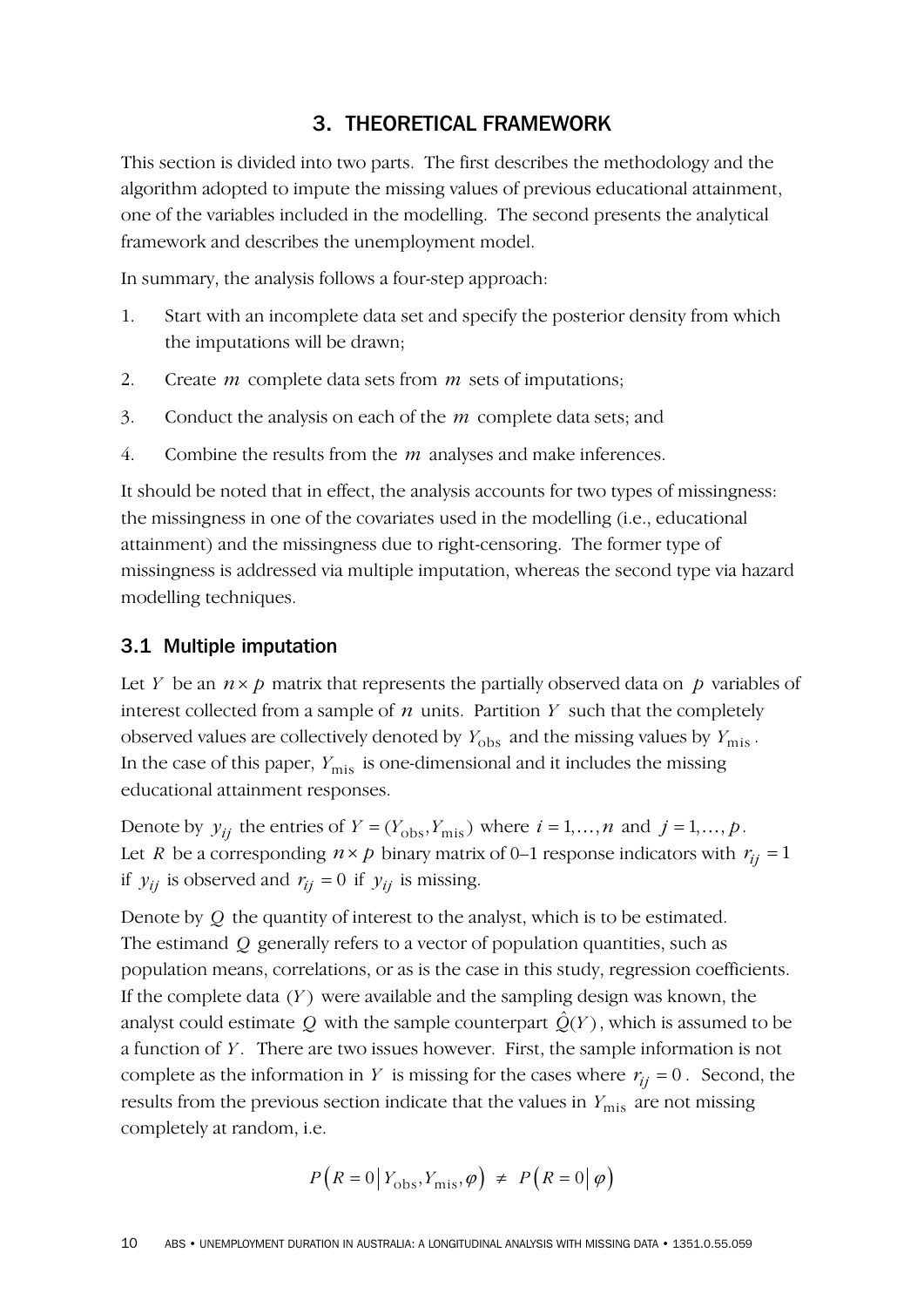where  $\varphi$  denotes the parameters of the missing data model  $P(R|Y_{\text{obs}}, Y_{\text{mis}}, \varphi)$ .

It is this second issue that usually makes the analysis more complex. As the missingness depends on the data values, the analyst cannot just ignore the missing data mechanism if valid inferences are to be made about *Q* (which is a function of *Y* ) , although this is often done in practice.

Multiple imputation provides a neat solution to this problem. Its aim is to replace  $Y_{\text{mis}}$  with  $m > 1$  independently simulated draws from the posterior distribution of the missing data given the observed values and the missing data mechanism, i.e.  $\lceil Y_{\text{mis}} \rceil$   $\lceil Y_{\text{obs}}, R \rceil$ , and to use these draws to make inferences about Q.

Denote the draws by  $Y_{\text{mis}}^{(l)}$ , where  $l = 1, ..., m$  and  $m$  stands for the number of imputations. Note that only the missing values (i.e., where  $r_{ij} = 0$ ) of *Y* are replaced. For each of these imputed datasets, one then estimates Q with  $\hat{Q}(Y^{(l)})$ , where  $Y^{(l)} = (Y_{\text{obs}}, Y_{\text{mis}}^{(l)})$ . For brevity, let  $\hat{Q}^{(l)}$  denote  $\hat{Q}(Y^{(l)})$ ; let also its variance be denoted by  $\hat{U}^{(l)}$ . As described in the seminal work of Rubin (1987), the analyst can then make valid inferences about the estimand *Q* by combining  $\hat{Q}^{(l)}$  and  $\hat{U}^{(l)}$ . In particular, the overall estimate of a scalar *Q* is given by:

$$
\bar{Q} = m^{-1} \sum_{l=1}^{m} \hat{Q}^{(l)}
$$

and the variance of  $\overline{Q}$  by

$$
T \ = \ (1+m^{-1}) \, B + \overline{U} \ ,
$$
 where 
$$
\overline{U} \ = \ m^{-1} \sum_l \hat{U}^{(l)}
$$

is the within-imputation variance and

$$
B = (m-1)^{-1} \sum_{l} \left( \hat{Q}^{(l)} - \overline{Q} \right)^2
$$

is the between-imputation variance.

Before proceeding, there is one more issue that needs to be settled. As mentioned, the aim is to draw synthetic observations from the posterior distribution of  $(Y_{\text{mis}} | Y_{\text{obs}}, R)$ . However, in the general case when  $P(Y_{\text{mis}} | Y_{\text{obs}} , R = 0) \neq P(Y_{\text{mis}} | Y_{\text{obs}} , R = 1)$ , modelling  $P(Y_{\text{mis}} | Y_{\text{obs}} , R = 0)$  solely from the observed data presents a challenge, since by assumption the values in *Y* are all missing in the cases when  $r_{ij} = 0$ . The traditional way to address this (which has also been adopted by this study) is to assume an ignorable nonresponse process, which means that  $P(Y_{\text{mis}} | Y_{\text{obs}} | R) = P(Y_{\text{mis}} | Y_{\text{obs}})$ . This is often a reasonable assumption and is frequently assumed in practice (see van Buuren, 2012, Chapter 2).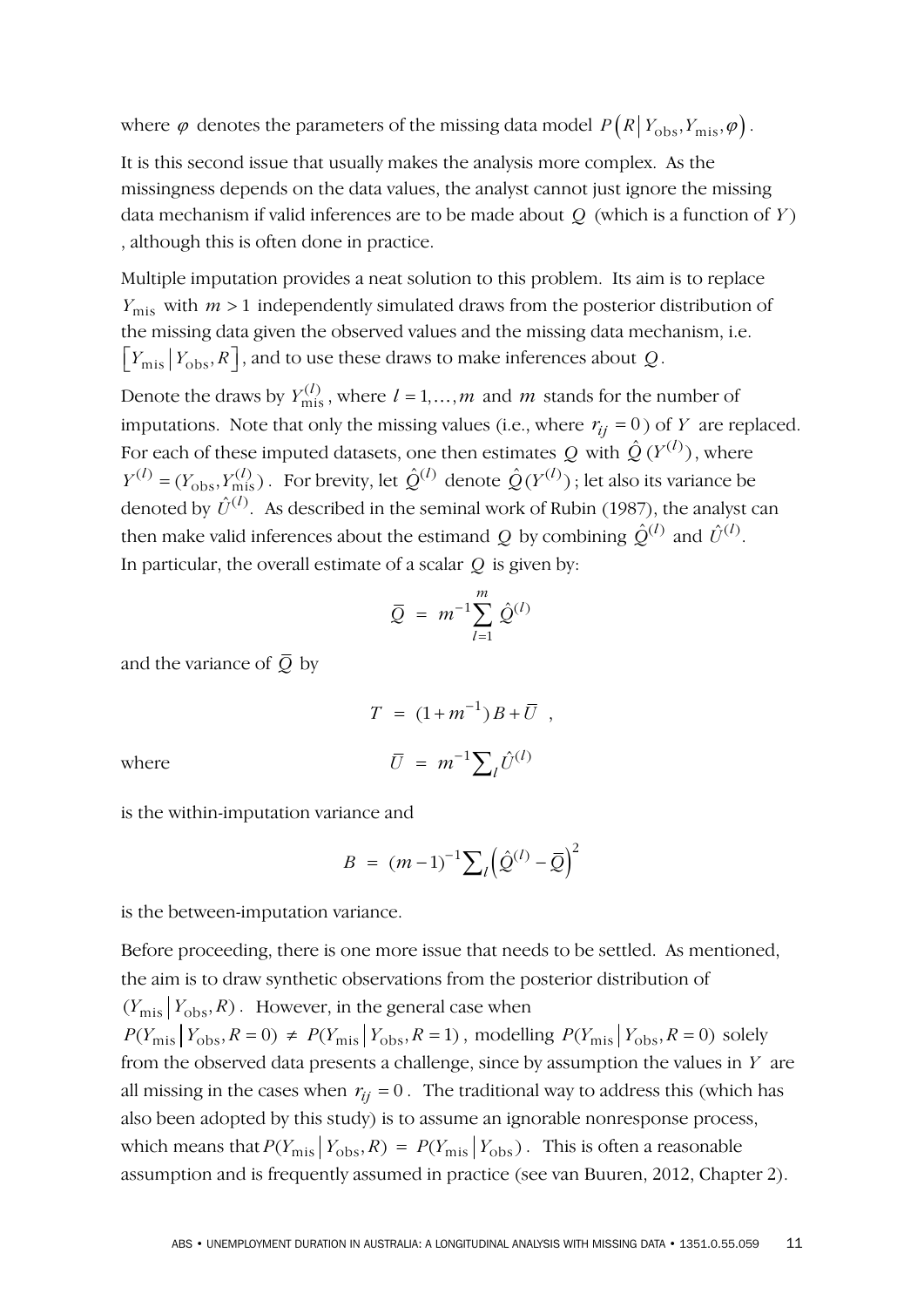In the case of this study, this means that after conditioning on the observed data, the distribution of the educational attainment variable is the same across the two groups (response and nonresponse). This assumption implies that the imputations can be drawn from the posterior distribution of  $(Y_{\text{mis}} | Y_{\text{obs}})$ , which can be modelled directly from the observed data.

### *The imputation algorithm*

In this paper  $Y_{\text{mis}}$  is a categorical variable and the draws from  $(Y_{\text{mis}} | Y_{\text{obs}})$  were obtained using a multinomial logit model.

In the general case, let  $Y_{\text{mis}} = (y_{\text{mis},1},..., y_{\text{mis},n_{\text{mis}}})^{\text{T}}$ , where  $y_{\text{mis},i} \in \{1,...,K\}$ , such that each  $y_{\text{mis},i}$  belongs to one of the *K* distinct and mutually-exclusive categories and  $n_{\text{mis}}$  stands for the number of sample units whose education information was not available. Denote by *X* the variables in  $Y_{\text{obs}}$  that are included in the modelling of  $P(Y_{\text{mis}} | Y_{\text{obs}})$  and by  $\beta = (\beta_1^T, ..., \beta_K^T)^T$  the unknown parameters to be estimated.

The posterior density of interest then becomes

$$
P\left(y_{\text{mis},i} = k \,|\, X_i, \beta\right) \ = \ \exp\left(X_i \beta_k\right) \middle/ \sum_k \exp\left(X_i \beta_k\right) \tag{1}
$$

where  $k = 1, ..., K$  and  $i = 1, ..., n_{\text{mis}}$ . To identify the model, the vector  $\beta_1$  is set to zero.

Note that the posterior distribution of  $(Y_{\text{mis}} | Y_{\text{obs}})$  can be written as:

$$
P(Y_{\rm mis} | Y_{\rm obs}) = P(Y_{\rm mis} | X) = \int P(Y_{\rm mis} | X, \beta) P(\beta | X) d\beta.
$$

Therefore to obtain the desired draws, one can proceed as follows:

• Obtain a draw  $\dot{\beta}$  from the posterior distribution  $P(\beta | X)$ . In order to do this, assume first a uniform prior for  $\beta$  (i.e.  $P(\beta) \propto$  constant). Note that, in this case, the mode of the posterior distribution  $P(\beta | X)$  corresponds to the maximum likelihood estimate. Denote this by  $\hat{\beta}$  . Appeal next to the large sample properties of the maximum likelihood estimate (assuming that the model is correctly specified) and use the fact that  $(\beta - \hat{\beta}) \sim N(0, \hat{V})$ , where  $\hat{V}$  is the corresponding asymptotic covariance matrix for  $(\beta - \hat{\beta})$ .

To obtain the maximum likelihood estimate  $(\hat{\beta})$  run model (1) on the observed data, i.e., on the observations with  $r_{ij} = 1$ .  $\hat{V}$  is obtained by computing the inverse of the observed Fisher information matrix and evaluating it at  $\hat{\beta}$  . Finally,  $\dot{\beta}$  is drawn from  $N(\hat{\beta}, \hat{V})$ .

Next, draw  $Y_{\text{mis}}$  from its posterior distribution conditional on the aforementioned draw, i.e.  $P(Y_{\text{mis}} | X, \beta = \dot{\beta})$ .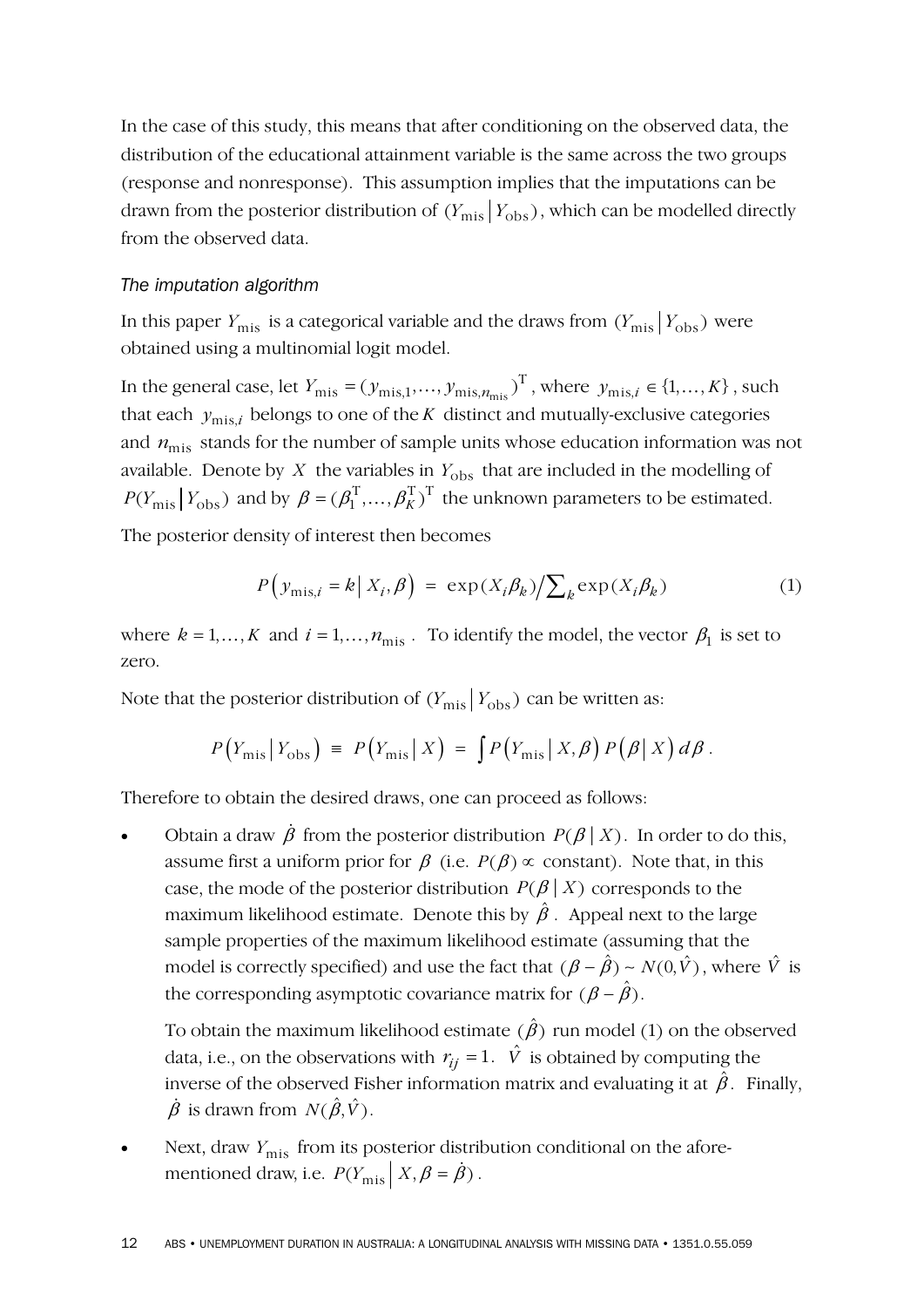Repeat the process *m* times.

The algorithm implemented to obtain the simulations follows the above strategy and is based on the suggestions of Raghunathan *et al.* (2001) and van Buuren (2012). It is as follows:

- 1. Apply the maximum likelihood and estimate model (1) using the observed data and obtain the regression coefficients  $\hat{\beta}$  .
- 2. Compute  $\hat{V}$  , the asymptotic covariance matrix of  $\hat{\beta}$  , and calculate its Cholesky decomposition – denote this by  $\hat{V}^{1/2}$ .
- 3. Assume a non-informative prior for  $\beta$ ,  $p(\beta) \propto$  constant, and draw  $\dot{\beta}$  from the asymptotic distribution  $N(\hat{\beta}, \hat{V})$ . This is achieved in two steps. First, obtain a vector  $\dot{z}$  of independent draws from the multivariate normal distribution  $N(0, I)$ . Second, calculate  $\dot{\beta} = \hat{\beta} + \dot{z} \hat{V}^{1/2}$ . This will give a draw from  $N(\hat{\beta}, \hat{V})$ .
- 4. Plug in  $\dot{\beta}$  in (1) and compute *K* predicted probabilities for each of the values in  $Y_{\text{mis}}$ . Denote these probabilities by  $\dot{p}_1, \dots, \dot{p}_K$ , where  $\dot{p}_k$  denotes the probability of the missing value being in category  $k$ , where  $k = 1, \ldots, K$ .
- 5. Compute the cumulative sums  $S_k$  such that  $S_0 = 0$  and  $S_k = \sum_{i=1}^k \dot{p}_i$ , where  $k = 1, ..., K$ . Note that  $S_K = 1$ .
- 6. Draw  $\mu$  from the uniform distribution  $U(0,1)$  and assign the missing value to category *k* if  $S_{k-1} \le \mu < S_k$ , for  $k = 1, ..., K - 1$ , and to category *K* otherwise.
- 7. Finally, repeat steps 3–6 and create  $m$  versions of  $Y_{\text{mis}}$ . Denote these by  $Y_{\text{mis}}^{(1)}, \ldots, Y_{\text{mis}}^{(m)}$ .

# 3.2 The unemployment model

The paper estimates a duration model using the available information about close to 14,000 individuals' unemployment spells included in the ABS LLFS file. The overall goal of the analysis is to model the conditional probability of exiting unemployment, distinguishing between the different exits, and to determine the effects of the observed characteristics.

In building the model consideration is given to three important aspects: (1) the two types of missingness aforementioned; (2) the different modes of exiting unemployment, namely, whether the individual exits into full-time or part-time employment, or whether the individual exits the labour force; and (3) the highly discrete unemployment duration information, as the data were collected on a monthly basis.

To set the stage, consider a target population of size N, from which samples are drawn, at regular intervals, over a specified period of time. The survey has an eight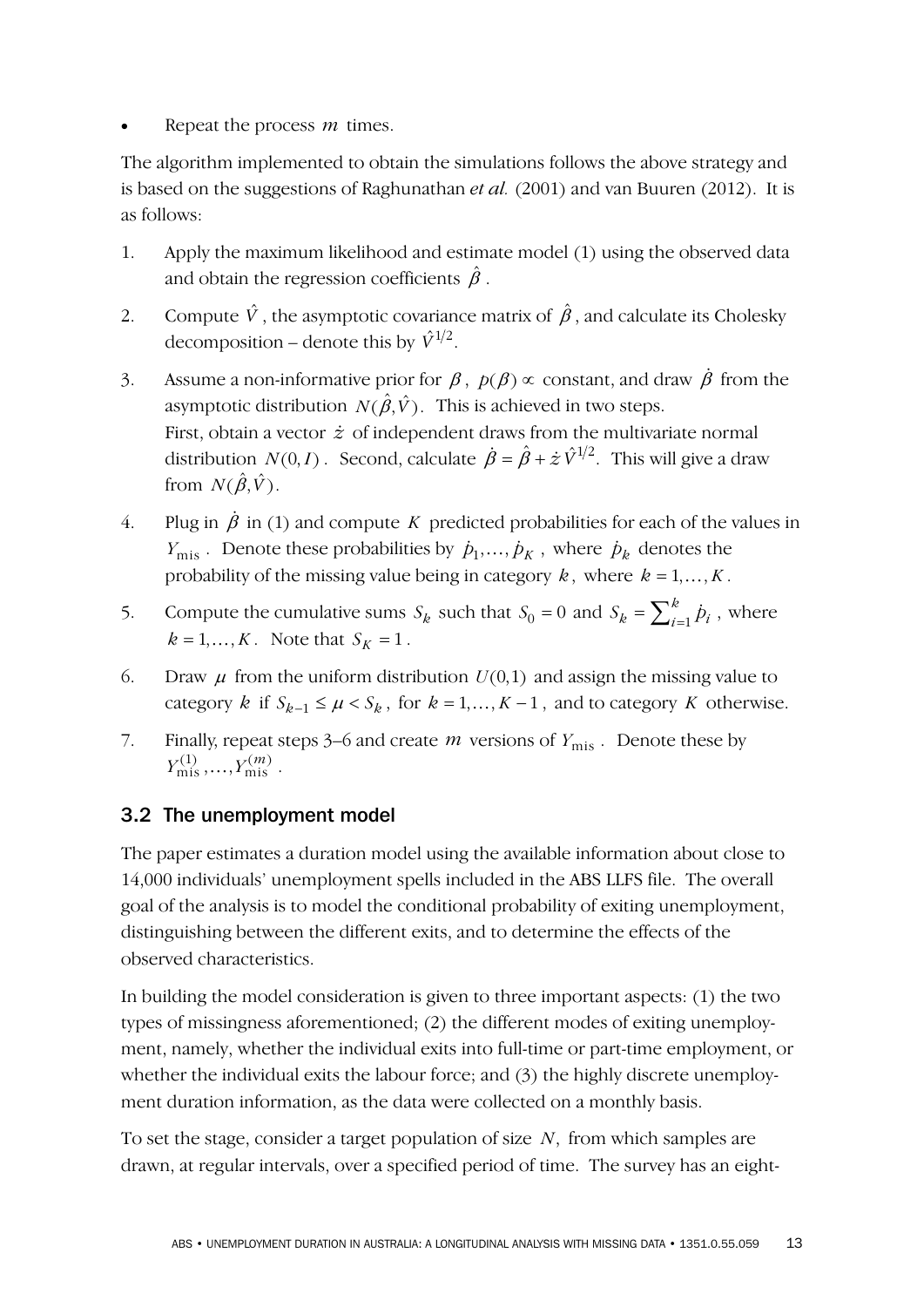month rotation panel, which makes it feasible to link the person-specific responses over time to create a quasi-longitudinal dataset. To put things into context, in this analysis, the period starts at the beginning of 2008 and ends with the last month of 2010; it is also measured on a monthly basis, thus there are 36 such samples. The target population is the Australians aged 18–65 years, who become unemployed during the observed period.

From this population, during each month, a representative sample *s* is selected. Let  $I_{is} = 1$  if individual *i* is selected in sample *s* and  $I_{is} = 0$  otherwise, where  $i = 1, 2, ..., N$  and  $1 \le s \le 36$ . Let  $I_i = (I_{i,1}, ..., I_{i,36})$  and  $I = (I_1, ..., I_N)$ . For simplicity, assume that *N* is fixed during the period under consideration. Note that  $\sum_{s=1}^{36} I_{is} \leq 8$  and that, in the context of this analysis, the overall sample (which is a combination of all 36 samples) is composed of individuals that are initially either employed or out of the labour force.

At some point during the interview period, these individuals become unemployed. The person-specific unemployment clock is started at this point and ideally one would like to follow the individuals from the first tick, when the individuals become unemployed, until the final tick, the time when they first exit unemployment. (Here, the unit of measurement is months.) However this is not always possible, as some individuals do not exit the state of unemployment during the time they are observed.

There are a number of ways of dealing with these censored cases. A naïve approach would be to drop all these observations, however this could dramatically reduce the sample size and more severely, it could bias the results. Instead, this paper includes these censored cases in analysis and adopts hazard modelling techniques.

Before proceeding, it's worth making some notes regarding the LFS sample design, which could have implications in the modelling. First, the LFS, which forms the core of the LLFS file, does not have a simple random sample design. Instead, the design is based on a stratified-multistage selection approach on geographic areas. Second, the design is different for non-private dwellings. Third, there is a secondary design for the allocation of the sample to the states and territories. Finally, during the July 2008 – November 2009 period there was a "24% reduction in the size of the LFS sample as part of a savings initiative" (ABS, 2013).

The analysis accounts for these aspects in a number of ways: (1) by restricting the analysis to private dwellings; (2) by including design-specific variables in the model, such as the geographical region of the household; and (3) by including an indicator for the period associated with the reduction in the sample size.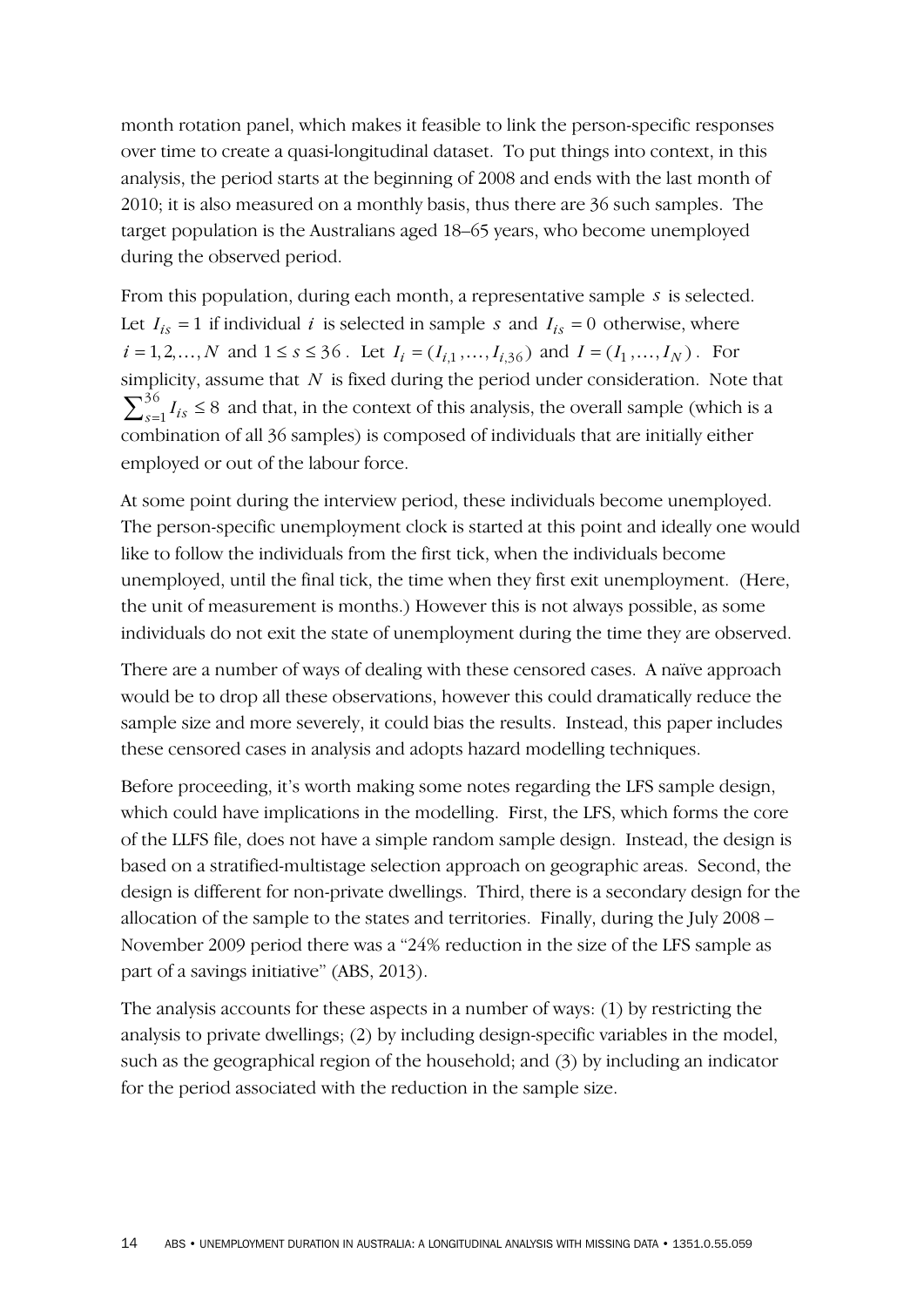#### *Modelling*

For each individual  $i$ , let  $T_i^*$  be a random variable capturing the time of exit from unemployment and let the interval of interest be given by

$$
\left(t_0,t_{n_i}\right] = \left(t_0,t_1\right] \cup \bigcup_{k=1}^{n_i-1} \left(t_k,t_{k+1}\right].
$$

Here  $(t_0, t_1)$  is the interval during which individual *i* becomes unemployed,  $(t_{n_i-1}, t_{n_i}]$  is the interval in which they either exit unemployment or are censored, and  $(t_0, t_{n_i}]$  is the interval over which the individual is observed.  $t_{n_i}$  indicates the last time their responses are recorded (for the censored cases) or the first time the individuals have indicated that they have exited unemployment. Note that the intervals correspond to the period between two consecutive interviews and that the first interval, i.e.  $(t_0, t_1]$ , is common to all individuals – each person-specific clock measuring the unemployment duration is set to zero during this period.

As the information is collected monthly,  $T_i^*$  cannot be observed exactly. In particular, the analyst only knows that  $T_i^* \in (t_{n_i-1}, t_{n_i}]$ , for the cases when the individual exits unemployment during  $(t_0, t_{n_i}]$ , and that  $T_i^* > t_{n_i}$ , for the censored cases. To model this duration, one could then use either a continuous- or discrete-time hazard model. The discrete recording of the data and the large number of ties (i.e. as a large number of individuals exit unemployment during the same month) favours the latter approach.

To this end, let  $T_i \in \{1, 2, ..., n_i\}$  be a discrete variable such that  $T_i = j(i)$  if  $T_i^* \in (t_{j(i)-1},...,t_{j(i)})$ , for  $j(i) = 1,...,n_i$ . Let  $Z^{(l)} = (Z_1, Z_2, Y_{\text{mis}}^{(l)}, D)$  be the relevant information to be included in the model. Its first component,  $Z_1$ , is a subset of  $Y_{obs}$ and includes those variables that are associated with either the duration of unemployment or the type of exit from unemployment.  $Z_2$  is also a subset of  $Y_{obs}$ and it includes those variable associated with the design of the sample (i.e., they are associated with the selection mechanism *I*).  $Y_{\text{mis}}^{(l)}$  refers to the *l*-th imputed set of values for the educational attainment variable, where  $1 \le l \le m$ . Finally, *D* controls for the duration of unemployment in the model; it includes the period indicators (duration dummies) for each individual. Note that the specification is flexible and it allows for the inclusion of variables that vary across individuals as well as time.

(Note that this strategy of transforming the analysis from a continuous  $T_i^*$  to a discrete *Ti* is based on that of Rotaru, 2014a and Rotaru, 2014b. The readers are referred to these articles for a more detailed exposition.)

Assuming that each individual can exit unemployment into one of the four exits, the analyst can then consider a multinomial model. In particular the "still unemployed" or censored category can be taken as the baseline and the other categories of interest be referenced to this. As each individual is observed for a period of up to eight months,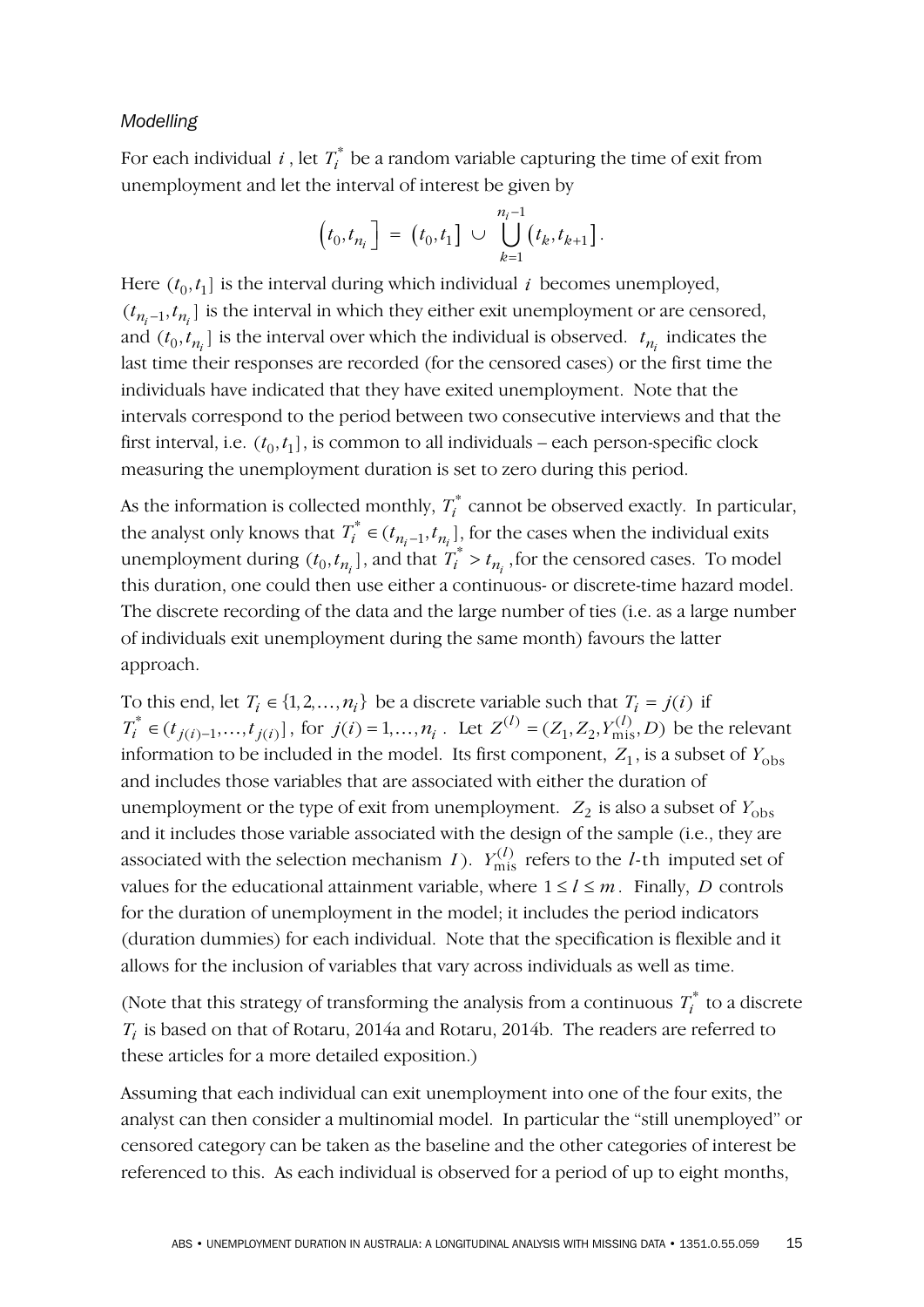this paper opted for a flexible semi-parametric specification of the multinomial model, one where the duration effect is given by the sum of period indicators.

Denoting by  $E_i$  individual  $i$ 's exit state, the hazard rate of exiting into state  $r$ , at time  $j$ , for individual  $i$ , given a set of covariates  $Z_i$ , is given by:

$$
\pi_{irj} = P\big(T_i = j, E_i = r \,|\, T_i \geq j, Z_i\big),
$$

where, to simplify the notation, superscript  $(l)$  was dropped.

The multinomial model is then given by:

$$
\log \left( \frac{\pi_{i\eta j}}{\pi_{i\eta_j j}} \right) = \phi_{r,0} + \phi_{r,1}^{\mathrm{T}} Z_i^* + \sum_{l=1}^L \alpha_{r,l} D_{i,l} ,
$$

where  $\pi_{irj}$  is the hazard rate for exiting into state *r*,  $\pi_{ir_{0}j}$  is the hazard rate of remaining unemployed, which is treated as the base category,  $(\phi_{r,0}, \phi_{r,1}^T, \alpha_{r,1}, \ldots, \alpha_{r,L})^T$ is a vector of unknown parameters to be estimated,  $D_{i,l}$  are period indicators, and  $L$ stands for the number of risk periods.

Note also that for a given  $l$  ,  $Z^* = (Z_1, Z_2, Y_{\text{mis}}^{(l)})$  and that  $Z = (Z^*, D)$ .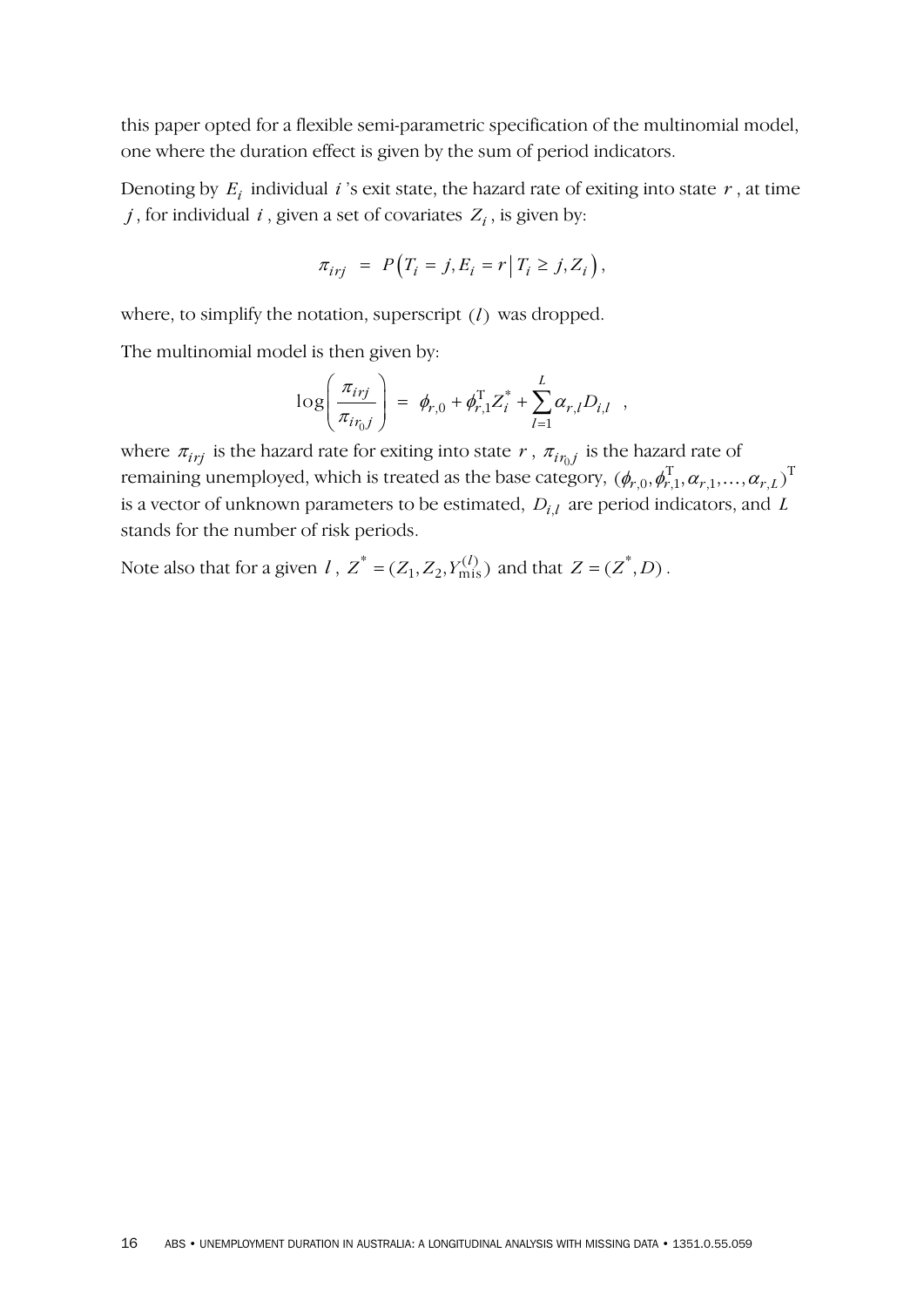## 4. RESULTS

This section discusses the model results. The estimates are included in tables 4.1, 4.2 and 4.3. Table 4.1 presents the main results which were calculated by combining the estimates of 20 imputed data sets.<sup>2</sup> Unless otherwise stated, the discussion below refers to these results. Table 4.2 reports the listwise deletion estimates, where the records with missing values were excluded from the analysis. Finally, the results in table 4.3 distinguish between two types of exits into employment, full-time and parttime employment. Apart from the different categories of the dependent variable, this latter model, which produced the results in table 4.3, is similar to that used to produce the estimates in table 4.1 – the results are thus closely comparable.

The section has three main objectives: to assess the effects of the different factors on the conditional probability of exiting unemployment into the different exits, to assess the state dependence of unemployment, and to assess the effects of imputation on the results. The estimates are displayed as hazard ratios with 'remaining unemployed' as the baseline category. As such, the estimates will be interpreted in terms of relative odds – i.e., relative to the odds of remaining unemployed. For example, statements such as 'variable  $x$  is associated with an increase in the relative odds of exiting into employment' would mean that, controlling for the effects of the other variables, variable *x* is associated with an increase in the odds of exiting into employment *vis-avis* the odds of remaining unemployed. The base for each categorical variable is included in brackets. Before detailing the estimates, the next subsection provides a short description of the variables included in the modelling.

## 4.1 Explanatory variables

-

The variables were selected based on the information available in the file, the objectives of the analysis, relevant literature, and data quality. For example, the analysis does not include the limited (yet, potentially useful) information on previous weekly income and on the reasons for ceasing the last job as this information was available for only one month.

The variables can be divided into four, not necessarily mutually exclusive, groups: (1) personal characteristics (age, gender, marital status, presence of children under four, education, last occupation, last industry, ethnicity, and geographic location); (2) design-specific variables (geographic location, year of interview, and an indicator for the period corresponding to the change in the sample size); (3) a missing variable (education); and (4) period indicators for the estimation of state dependence, which was specified non-parametrically.

<sup>2 50</sup> and 100 imputations were also investigated and the results were similar.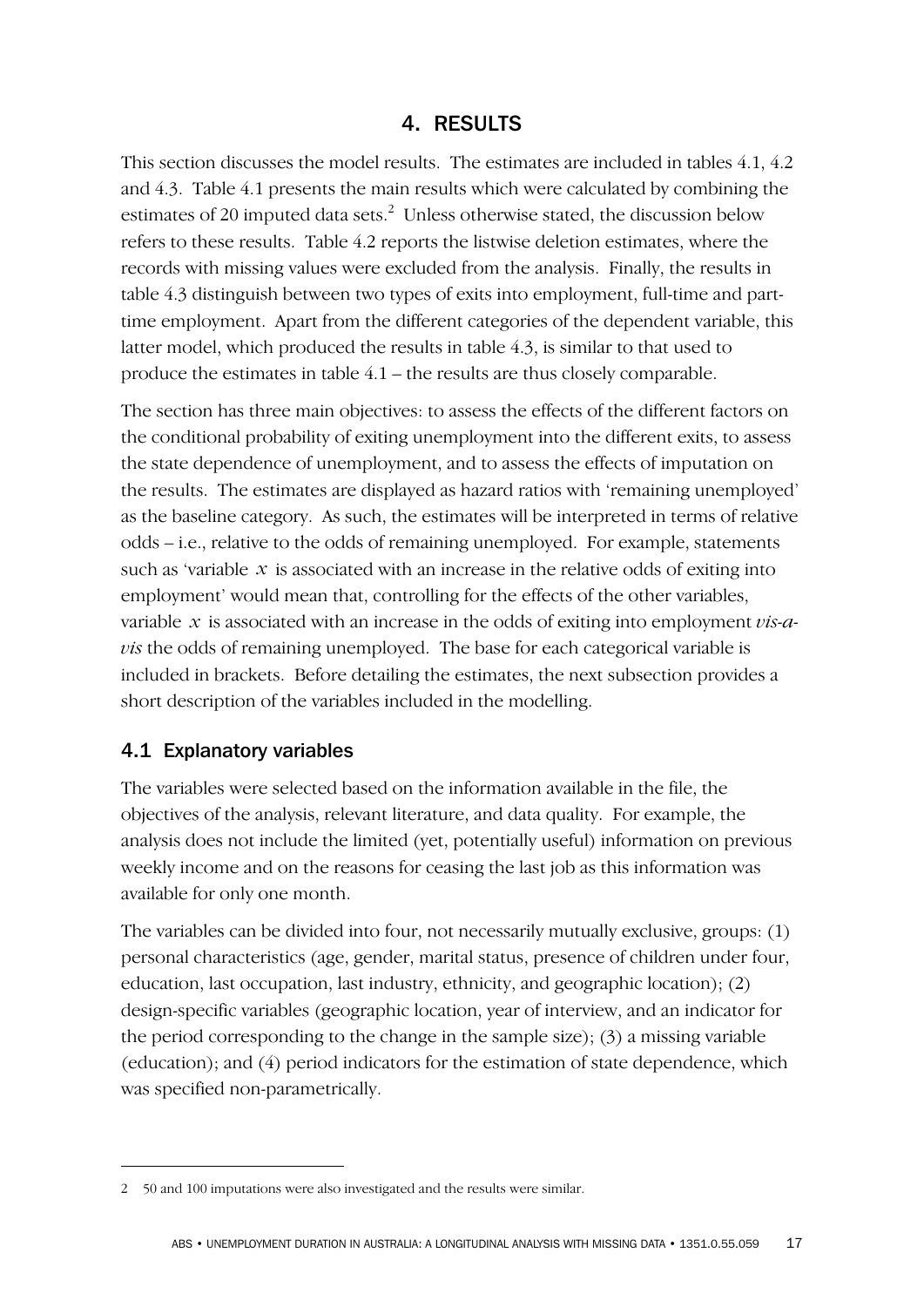## 4.2 Personal characteristics

-

*Age-groups*: The estimates are all significant at the 0.05 significance level. Compared to the oldest group (those aged 55–65 years), all age-groups are associated with higher relative odds of exiting into employment and lower relative odds of exiting the labour force. Overall, the relative odds of exiting into employment tend to decrease with age. The results in table 4.3 indicate that those aged 18–24 years are associated with the highest relative odds of exiting into part-time employment, whereas those aged 25–34 years with the highest relative odds of exiting into full-time employment. The estimates for exiting the labour force do not vary much across the first four agegroups; they are on average 26 per cent lower than the estimates of the oldest group.

*Gender*: Being male does not have a significant effect on the relative odds of exiting into employment at the 0.1 significance level, however, when employment is disaggregated into full- and part-time employment (see table 4.3), both estimates are significant. Keeping the other variables fixed, being male increases the relative odds of exiting into full-time employment by 47 per cent and decreases the relative odds of exiting the labour force by 22 per cent. Females have relative odds of exiting into part-time employment that are 43 per cent higher than those of males.

*Marital Status and Presence of Children*: On average, being married is associated with a 36 per cent increase in the relative odds of securing employment, whereas having one or more children under the age of four, increases the relative odds of exiting the labour force by 37 per cent. The results in table 4.3 indicate that having children under the age of four increases the relative odds of exiting into part-time employment by 22 per cent; the estimates are not significant for exiting into full-time employment.

*Educational Attainment*: The results indicate that having higher education (in particular, Bachelor and above) is associated with higher relative odds of exiting into employment, in particular full-time employment. Compared to those with Secondary education or lower, those with at least a Bachelor degree have relative odds of exiting into employment that are on average 20 per cent higher. Also, compared to those with Secondary education or lower, those with a TAFE education or higher have lower relative odds of exiting the labour force, although only the TAFE coefficient is significant.

*Last Occupation:*<sup>3</sup> The results indicate that having worked in a high-skilled or middleskilled previous occupation increases the relative odds of securing employment by 15 and 17 per cent, respectively (i.e., relative to having worked in a lower-skilled previous

<sup>3</sup> This study adopts the categories defined in the Productivity Commission (2014) report. They are as follows: high-skilled occupations: managers and professionals; middle-skilled occupations: technicians and trade workers, community and personal services workers, and clerical and administrative workers; and lower-skilled occupations: sales workers, machinery operators and drivers, and labourers.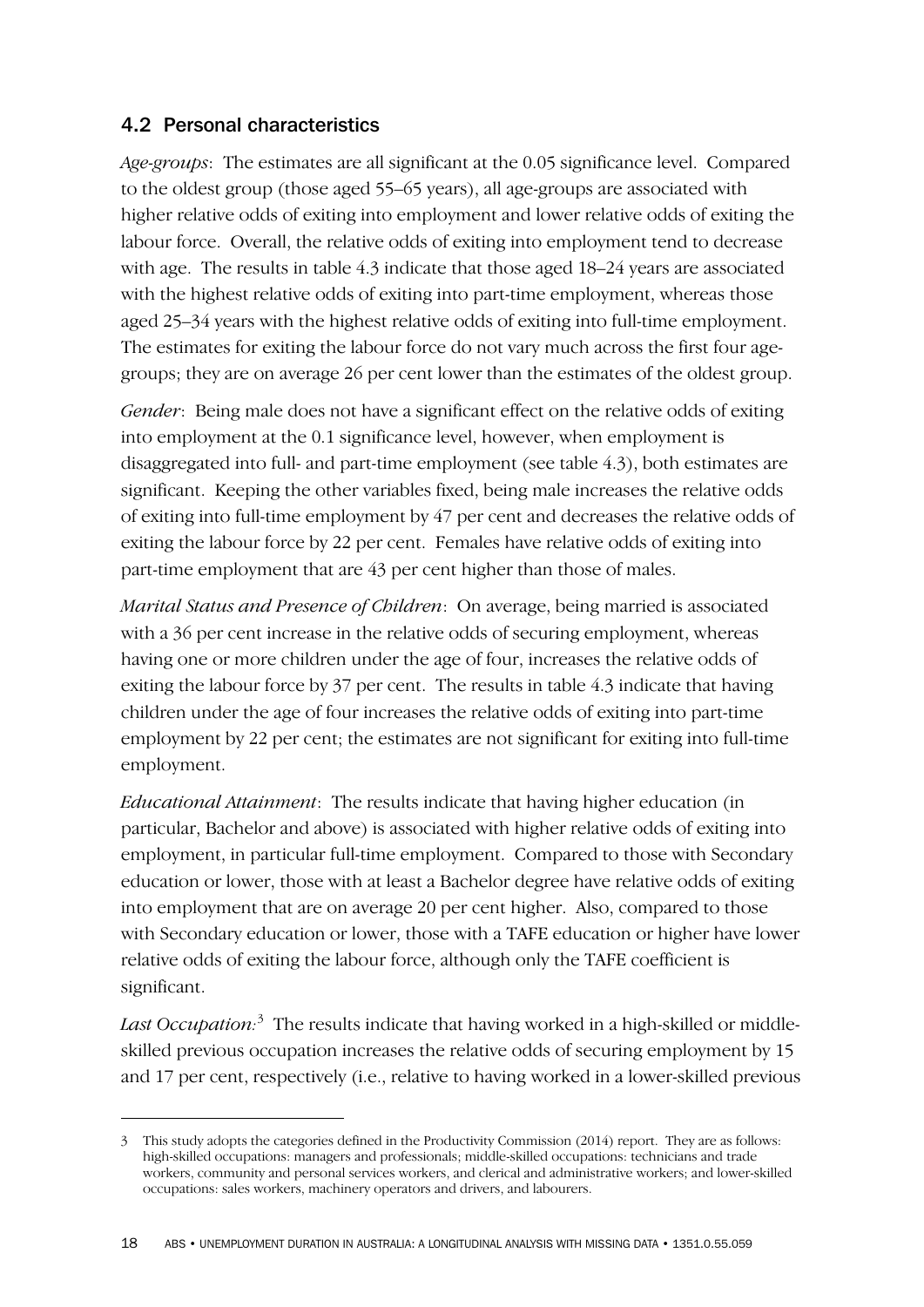occupation). The results from table 4.3 indicate that these increases are mainly for the relative odds of exiting into full-time employment. Compared to those with a lower-skilled previous occupation, those with middle- or high-skilled previous occupations have relative odds of exiting into full-time employment that are more than 40 per cent higher.

*Industry of Last Job*: Based solely on the magnitude of the coefficients, having worked in Education and Training increases the relative odds of exiting into employment by the highest margin. This is followed by the Health Care and Social Assistance and Construction industries.

*Born Overseas*: The coefficient is highly significant and it indicates that being born overseas decreases the relative odds of exiting into employment by around 14 per cent. In the light of the estimates included in table 4.3, the decrease is for both, the relative odds of exiting into full-time as well as part-time employment. The estimates for exiting out of the labour force, on the other hand, are not statistically significant.

*Previous Labour Force Status*: Compared to those who were previously employed, those who were previously out of the labour force, have significantly much lower odds of securing employment and much higher odds of re-entering the 'out of the labour force' state. Based on the estimates, and keeping the other variables constant, those who last worked more than two years ago and those who are looking for work for the first time have relative odds of exiting into employment that are around 90 per cent lower than the odds of those who were previously employed. Their relative odds of exiting the labour force are also substantially different, with the relative odds being more than 80 per cent higher than the odds of those previously employed.

## 4.3 Design-related estimates

*State of Residence*: Compared to the rest of the states and territories, and referring to the period under consideration, residing in Western Australia, Northern Territory, or the Australian Capital Territory increases the relative odds of exiting into employment by at least 20 per cent. These states, together with Queensland, are also associated with the highest relative odds of exiting into full-time employment (see table 4.3). The estimates for exiting out of the labour force indicate that, relative to the other states and territories, residing in South Australia or Queensland decreases the relative odds by at least 11 per cent. Western Australia and the Northern Territory, on the other hand, are associated with the highest increases.

*Year of the interview*: Compared to 2008, the next two years are associated with lower relative odds of exiting into employment. Compared to 2008, 2010 is also associated with significantly lower relative odds of exiting the labour force.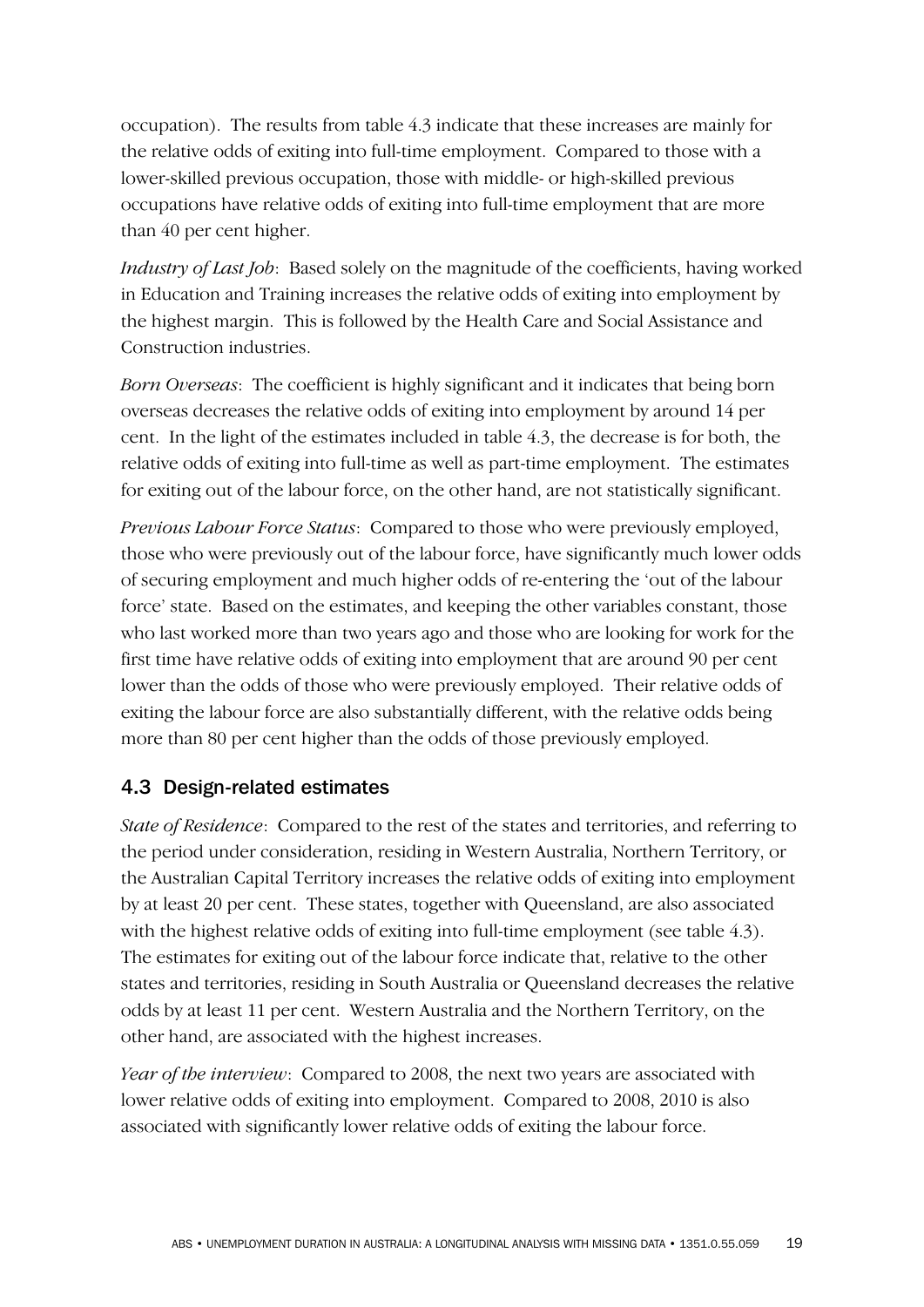*Change in sample size*: Based on the main estimates, the sample size reduction during 2008–2009 does not significantly (i.e., at the 0.05 significance level) affect the relative odds of exiting into employment or out of the labour force.

## 4.4 Baseline hazard function and model comparisons

The results indicate that the conditional probability of exiting unemployment depends on the current spell of unemployment. The estimates are almost all highly significant at the 0.01 significance level. The relative odds of exiting into employment decrease with the time spent in unemployment and the rate of change is quite steep at first and then tends to smooth out. Generally, the relative odds of exiting the labour force also decrease over time.

When compared, the multiple imputation estimates (table 4.1) and the listwise deletion estimates (table 4.2) are similar, with respect to both their significance and magnitude. The estimates for education, the variable imputed, also almost mirror each other. When they differ, the multiple imputation results, in general, tend to be more significant. The additional sample size used in the multiple imputation model may explain this. In the context of this paper, the multiple imputation approach is appealing in that it incorporates the missingness of education in the analysis and therefore addresses one of the limitations of the listwise deletion model.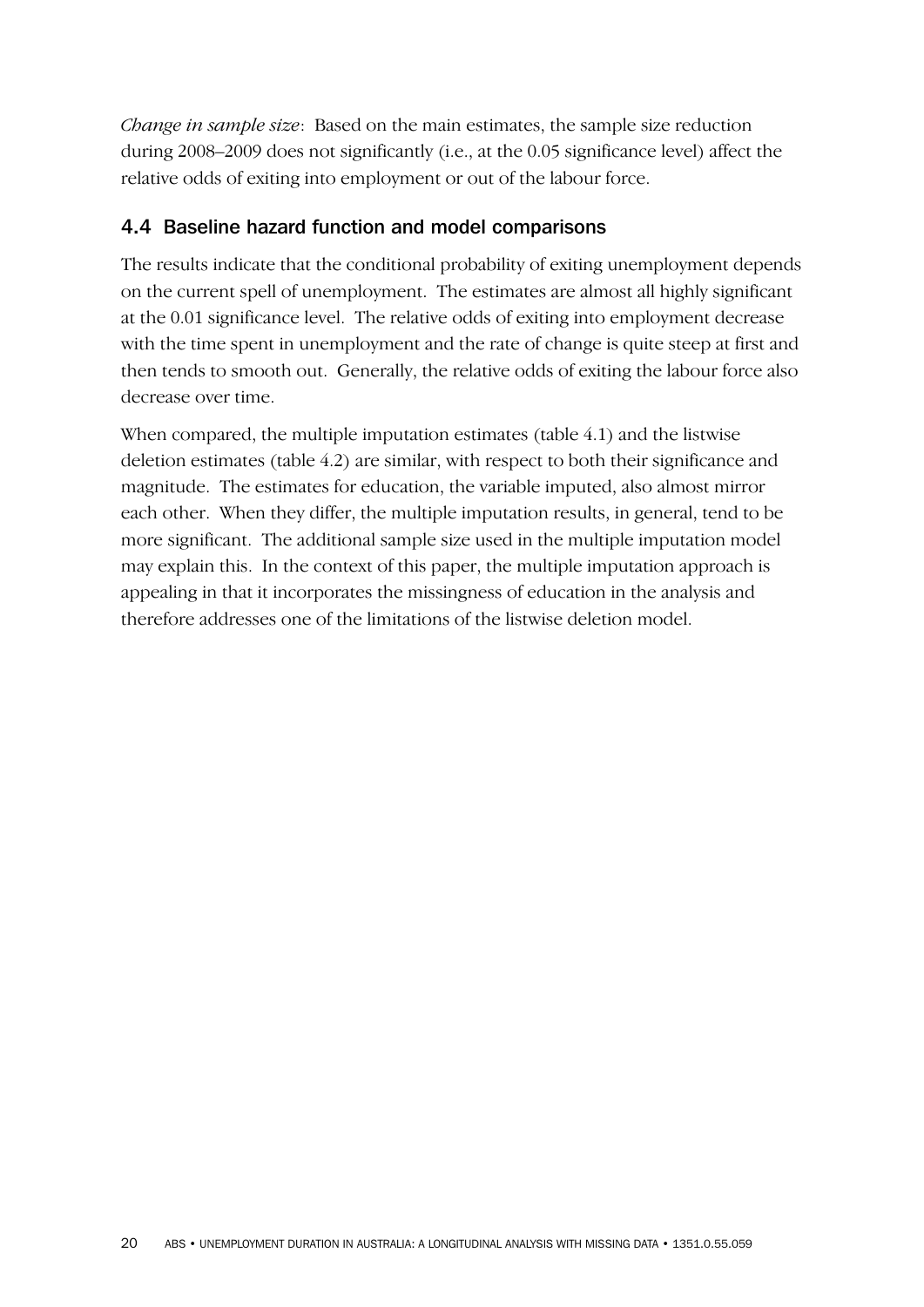| Variables                                  | Employment  | Out of the LF |
|--------------------------------------------|-------------|---------------|
|                                            | Coefficient | Coefficient   |
| Age-group (55-65 years)                    |             |               |
| 18-24 years                                | $1.56***$   | $0.74***$     |
| $25 - 34$ years                            | $1.36***$   | $0.72***$     |
| 35-44 years                                | $1.18**$    | $0.77***$     |
| 45-54 years                                | $1.18**$    | $0.73***$     |
| Sex (Female)                               |             |               |
| Male                                       | 0.97        | $0.79***$     |
| Marital Status (Not married)               |             |               |
| Married                                    | $1.36***$   | 1.07          |
| Children (No children)                     |             |               |
| Children                                   | 1.10        | $1.37***$     |
| Education (Secondary)                      |             |               |
| <b>TAFE</b>                                | 1.07        | $0.79***$     |
| Bachelor+                                  | $1.20**$    | 0.88          |
| Last Occupation (Lower-skilled Occupation) |             |               |
| Middle-skilled Occupation                  | $1.15**$    | 1.04          |
| High-skilled Occupation                    | $1.17**$    | 0.96          |
| State (Victoria)                           |             |               |
| New South Wales                            | 0.98        | 0.96          |
| Queensland                                 | 1.02        | $0.82**$      |
| South Australia                            | $0.88*$     | $0.85*$       |
| Western Australia                          | $1.23***$   | $1.19**$      |
| Tasmania                                   | 1.00        | 1.04          |
| Aust. Capital Territory                    | $1.25*$     | 1.05          |
| Northern Territory                         | $1.46***$   | $1.34**$      |
| Year (2008)                                |             |               |
| 2009                                       | $0.79***$   | 0.93          |
| 2010                                       | $0.85**$    | $0.80***$     |
| Previous Labour Force Status (Employed)    |             |               |
| Out of the Labour Force (Other)            | $0.62***$   | $1.65***$     |
| Last worked more than 2 years ago          | $0.09***$   | $1.90***$     |
| First time looking for work                | $0.11***$   | $1.80***$     |
| Born Overseas (No)                         |             |               |
| Yes                                        | $0.86***$   | 0.96          |

#### 4.1 Multiple imputation modelling results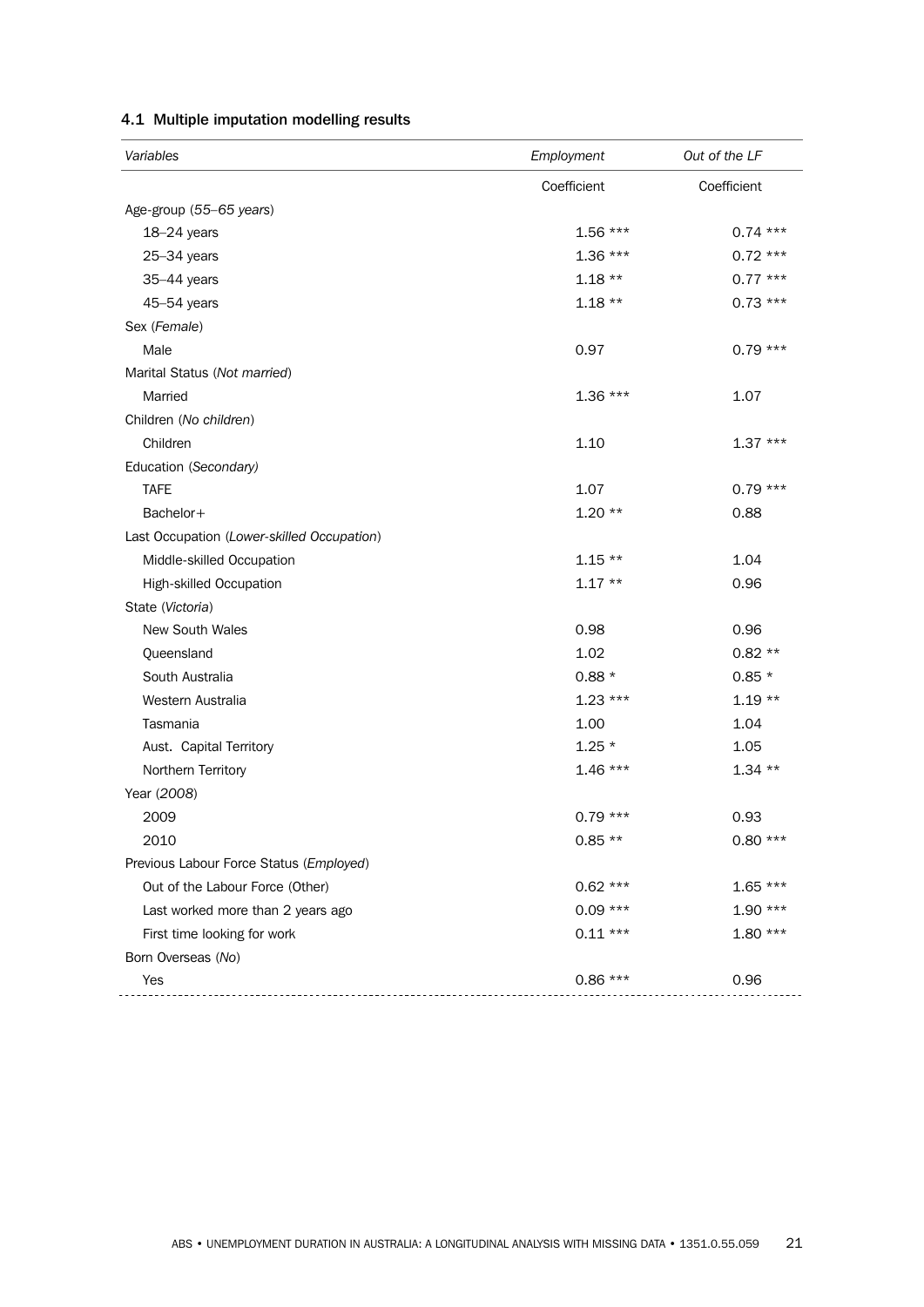| Variables                                     | Employment  | Out of the LF |
|-----------------------------------------------|-------------|---------------|
|                                               | Coefficient | Coefficient   |
| Industry (Construction)                       |             |               |
| Agriculture                                   | 0.90        | 0.91          |
| Mining                                        | 0.94        | 0.72          |
| Manufacturing                                 | $0.67***$   | $0.68***$     |
| Professional, Scientific & Technical Services | $0.79**$    | 0.83          |
| Electricity                                   | $0.51***$   | 0.78          |
| Wholesale                                     | $0.68***$   | $0.67**$      |
| Retail                                        | $0.72***$   | 0.89          |
| Accommodation                                 | $0.75***$   | 1.06          |
| Transport                                     | $0.79**$    | 0.84          |
| Telecommunications                            | $0.74*$     | $0.66*$       |
| Financial                                     | 0.84        | 0.71          |
| <b>Real Estate</b>                            | $0.73*$     | 0.68          |
| Administrative and Support Services           | 0.92        | 1.03          |
| <b>Public Administration</b>                  | $0.66***$   | 0.99          |
| <b>Education and Training</b>                 | 1.20        | 1.03          |
| <b>Health Care</b>                            | 1.00        | 0.86          |
| Arts and Recreation Services                  | 0.95        | 1.11          |
| <b>Other Services</b>                         | 0.93        | 0.96          |
| Sample size reduction (No)                    |             |               |
| Yes                                           | $0.89*$     | $0.88*$       |
| Time interval                                 |             |               |
| $\mathbf 1$                                   | 1.05        | $0.67**$      |
| $\overline{2}$                                | $0.57***$   | $0.41***$     |
| 3                                             | $0.43***$   | $0.40***$     |
| 4                                             | $0.38***$   | $0.34***$     |
| 5                                             | $0.32***$   | $0.27***$     |
| 6                                             | $0.22***$   | $0.29***$     |

#### 4.1 Multiple imputation modelling results – continued

Significance levels: \*=0.1, \*\*=0.05, \*\*\*=0.01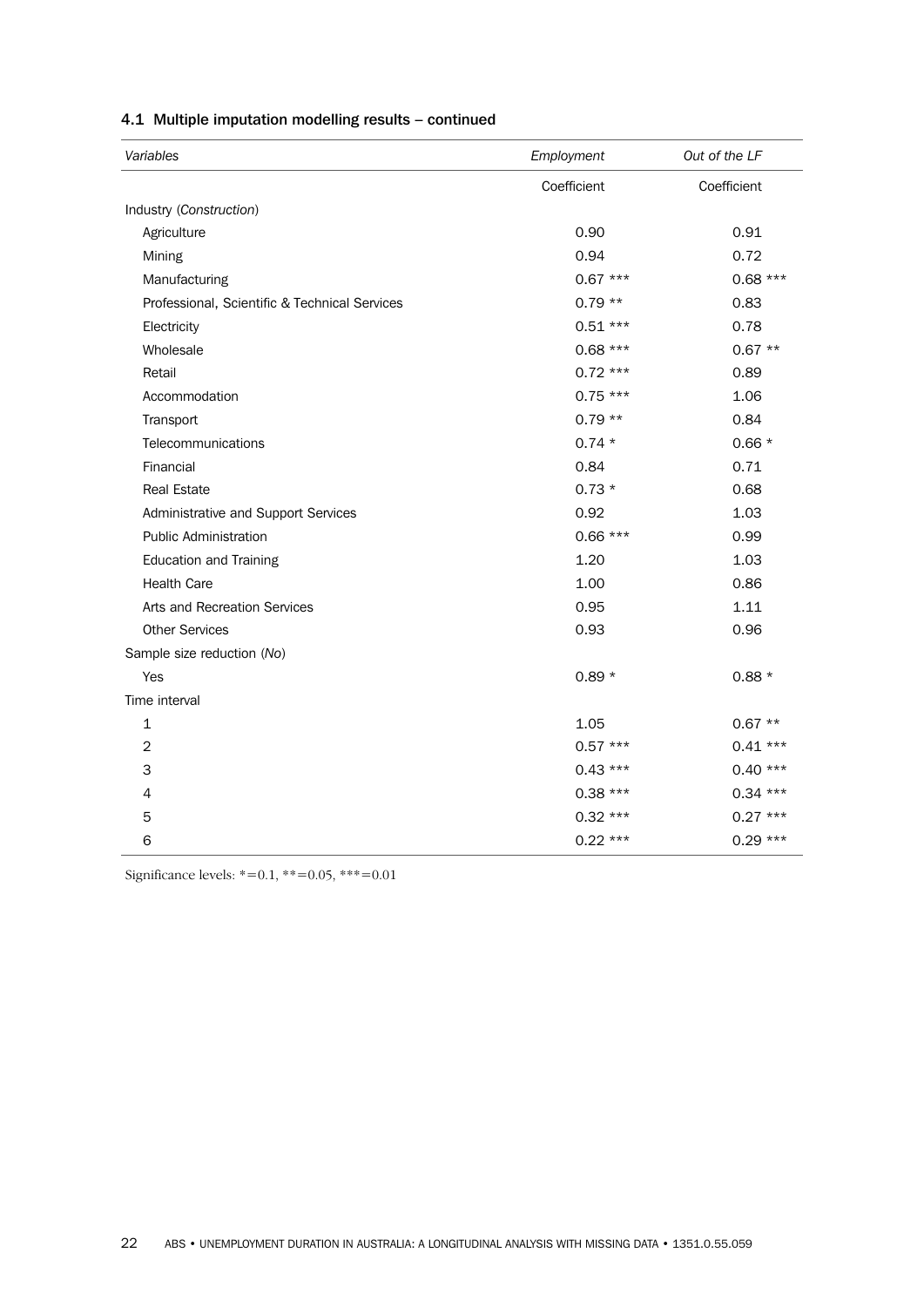| Variables                                  | Employment  | Out of the LF |
|--------------------------------------------|-------------|---------------|
|                                            | Coefficient | Coefficient   |
| Age-group (55-65 years)                    |             |               |
| 18-24 years                                | $1.47***$   | $0.74$ ***    |
| $25 - 34$ years                            | $1.32$ ***  | $0.69$ ***    |
| 35-44 years                                | 1.17        | $0.72$ ***    |
| 45-54 years                                | $1.21$ **   | $0.66$ ***    |
| Sex (Female)                               |             |               |
| Male                                       | 0.92        | $0.74$ ***    |
| Marital Status (Not married)               |             |               |
| Married                                    | $1.33$ ***  | 1.09          |
| Children (No children)                     |             |               |
| Children                                   | 1.09        | $1.29$ ***    |
| Education (Secondary)                      |             |               |
| <b>TAFE</b>                                | 1.05        | $0.78$ ***    |
| Bachelor+                                  | $1.21$ **   | 0.89          |
| Last Occupation (Lower-skilled Occupation) |             |               |
| Middle-skilled Occupation                  | $1.14$ **   | 0.96          |
| High-skilled Occupation                    | 1.12        | 0.91          |
| State (Victoria)                           |             |               |
| New South Wales                            | 1.01        | 1.03          |
| Queensland                                 | 1.02        | $0.86*$       |
| South Australia                            | 0.90        | 0.98          |
| Western Australia                          | $1.27$ ***  | $1.36$ ***    |
| Tasmania                                   | 1.02        | 1.06          |
| Aust. Capital Territory                    | $1.35$ **   | 1.11          |
| Northern Territory                         | $1.61$ ***  | $1.61$ ***    |
| Year (2008)                                |             |               |
| 2009                                       | $0.81$ ***  | 0.92          |
| 2010                                       | $0.88*$     | $0.78$ ***    |
| Previous Labour Force Status (Employed)    |             |               |
| Out of the Labour Force (Other)            | $0.67$ ***  | $1.70$ ***    |
| Last worked more than 2 years ago          | 0.08<br>*** | $1.92$ ***    |
| First time looking for work                | $0.10$ ***  | $1.65$ ***    |
| Born Overseas (No)                         |             |               |
| Yes                                        | $0.88$ **   | 0.98          |

#### 4.2 Listwise deletion modelling results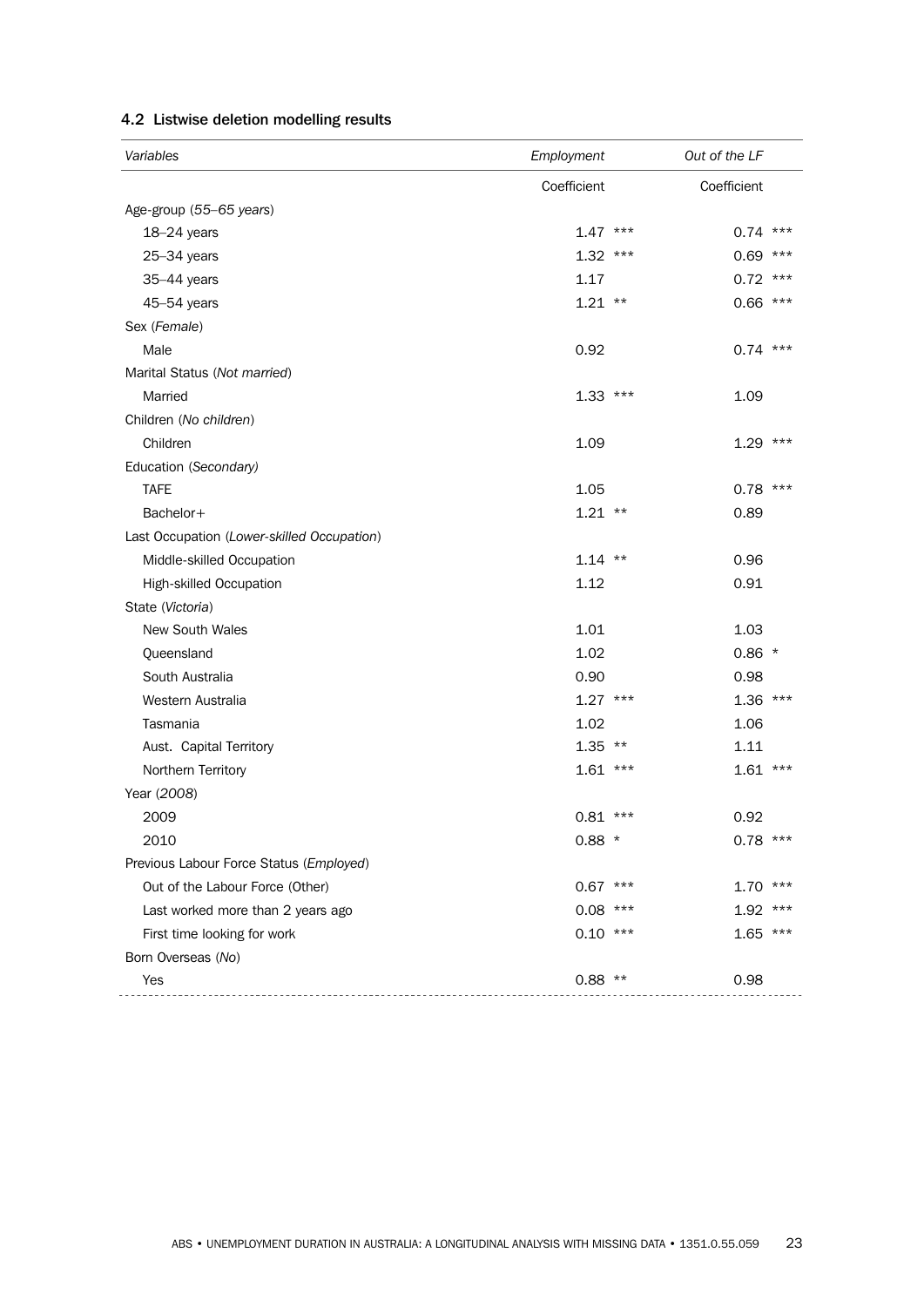| Variables                                     | Employment    | Out of the LF |
|-----------------------------------------------|---------------|---------------|
|                                               | Coefficient   | Coefficient   |
| Industry (Construction)                       |               |               |
| Agriculture                                   | 0.79          | 0.78          |
| Mining                                        | 0.85          | $0.58$ *      |
| Manufacturing                                 | 0.63<br>***   | $0.68$ ***    |
| Professional, Scientific & Technical Services | $0.73$ **     | 0.86          |
| Electricity                                   | $0.57$ **     | 0.95          |
| Wholesale                                     | 0.65<br>$***$ | $0.61$ **     |
| Retail                                        | 0.67<br>***   | 0.87          |
| Accommodation                                 | 0.69<br>***   | 1.04          |
| Transport                                     | $0.78$ *      | 0.99          |
| Telecommunications                            | $0.65$ **     | 0.66          |
| Financial                                     | $0.76$ *      | $0.65$ *      |
| <b>Real Estate</b>                            | 0.79          | 0.75          |
| Administrative and Support Services           | $0.75$ **     | 0.92          |
| <b>Public Administration</b>                  | $0.65$ ***    | 0.93          |
| <b>Education and Training</b>                 | 1.17          | 0.98          |
| <b>Health Care</b>                            | 0.93          | 0.85          |
| Arts and Recreation Services                  | 0.82          | 0.95          |
| <b>Other Services</b>                         | 0.86          | 1.05          |
| Sample size reduction (No)                    |               |               |
| Yes                                           | 0.89          | $0.84$ **     |
| Time Interval                                 |               |               |
| 1                                             | 1.13          | $0.74$ *      |
| $\overline{2}$                                | $0.59$ ***    | $0.44$ ***    |
| 3                                             | 0.48<br>***   | $0.45$ ***    |
| 4                                             | 0.42<br>***   | 0.40<br>$***$ |
| 5                                             | 0.32<br>***   | 0.28<br>$***$ |
| 6                                             | $0.19$ ***    | $0.33$ ***    |

#### 4.2 Listwise deletion modelling results – continued

Significance levels: \*=0.1, \*\*=0.05, \*\*\*=0.01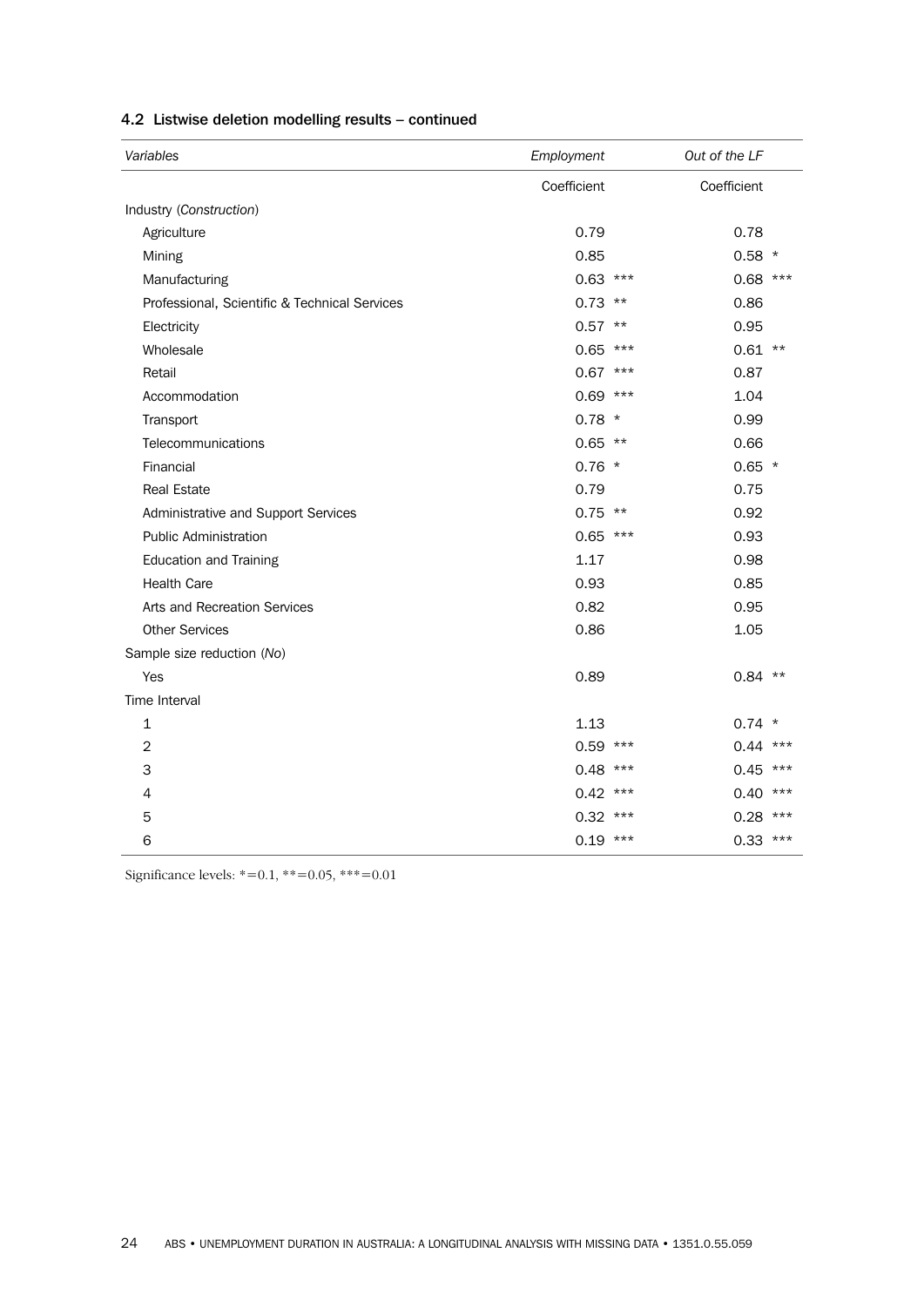| Variables                                  | Full-time   | Part-time   | Out of the LF |
|--------------------------------------------|-------------|-------------|---------------|
|                                            | Coefficient | Coefficient | Coefficient   |
| Age-group (55-65 years)                    |             |             |               |
| $18-24$ years                              | $1.88***$   | $1.33***$   | $0.74***$     |
| $25 - 34$ years                            | $2.03***$   | 0.96        | $0.72***$     |
| 35-44 years                                | $1.57***$   | 0.93        | $0.77***$     |
| 45-54 years                                | $1.52***$   | 0.96        | $0.73***$     |
| Sex (Female)                               |             |             |               |
| Male                                       | $1.47***$   | $0.70***$   | $0.78***$     |
| Marital status (Not married)               |             |             |               |
| Married                                    | $1.49***$   | $1.26***$   | 1.07          |
| Children (No children)                     |             |             |               |
| Children                                   | 0.94        | $1.22**$    | $1.37***$     |
| Education (Secondary)                      |             |             |               |
| <b>TAFE</b>                                | 1.08        | 1.05        | $0.79***$     |
| Bachelor+                                  | $1.26**$    | 1.16        | 0.88          |
| Last occupation (Lower-skilled occupation) |             |             |               |
| Middle-skilled occupation                  | $1.42***$   | 0.94        | 1.03          |
| High-skilled occupation                    | $1.50***$   | 0.91        | 0.95          |
| State (Victoria)                           |             |             |               |
| <b>New South Wales</b>                     | 1.11        | 0.89        | 0.96          |
| Queensland                                 | $1.23**$    | $0.87 *$    | $0.82***$     |
| South Australia                            | 0.90        | 0.87        | $0.85*$       |
| Western Australia                          | $1.62***$   | 0.95        | $1.18*$       |
| Tasmania                                   | 0.95        | 1.00        | 1.04          |
| Aust. Capital Territory                    | $1.56***$   | 1.06        | 1.04          |
| Northern Territory                         | $2.39***$   | 0.89        | $1.33*$       |
| Year (2008)                                |             |             |               |
| 2009                                       | $0.76***$   | $0.82***$   | 0.93          |
| 2010                                       | $0.78***$   | 0.91        | $0.81***$     |
| Previous Labour Force status (Employed)    |             |             |               |
| Out of the Labour Force (Other)            | $0.46***$   | $0.78***$   | $1.65***$     |
| Last worked more than 2 years ago          | $0.04***$   | $0.16***$   | $1.90***$     |
| First time looking for work                | $0.05***$   | $0.20***$   | $1.80***$     |
| Born overseas (No)                         |             |             |               |
| Yes                                        | $0.83***$   | $0.89*$     | 0.96          |

#### 4.3 Multiple imputation modelling results – Exits (Full-time / Part-time / Out of the LF)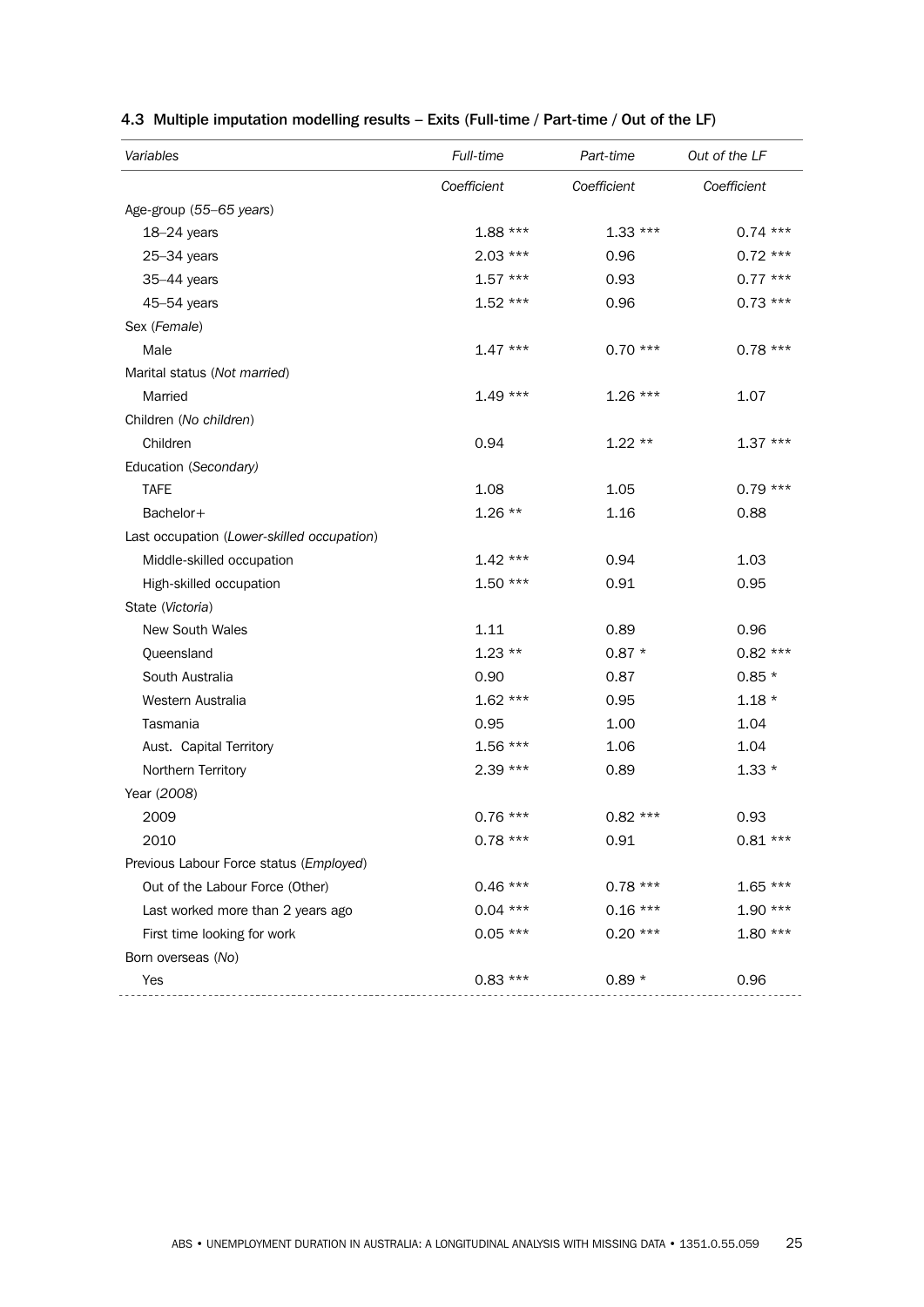| Variables                                     | Full-time   | Part-time   | Out of the LF |
|-----------------------------------------------|-------------|-------------|---------------|
|                                               | Coefficient | Coefficient | Coefficient   |
| Industry (Construction)                       |             |             |               |
| Agriculture                                   | 0.76        | 1.19        | 0.91          |
| Mining                                        | 1.16        | $0.50**$    | 0.72          |
| Manufacturing                                 | $0.71***$   | $0.68***$   | $0.68***$     |
| Professional, Scientific & Technical Services | $0.72**$    | 0.94        | 0.83          |
| Electricity                                   | 0.71        | $0.26***$   | 0.77          |
| Wholesale                                     | $0.70**$    | $0.72*$     | $0.67**$      |
| Retail                                        | $0.59***$   | 0.97        | 0.89          |
| Accommodation                                 | $0.39***$   | $1.32**$    | 1.07          |
| Transport                                     | $0.68***$   | 1.02        | 0.84          |
| Telecommunications                            | $0.68*$     | 0.90        | $0.66*$       |
| Financial                                     | 0.90        | 0.82        | $0.71 *$      |
| <b>Real Estate</b>                            | 0.77        | 0.80        | 0.68          |
| Administrative and Support Services           | $0.72**$    | $1.31 *$    | 1.03          |
| <b>Public Administration</b>                  | $0.50***$   | 0.98        | 1.00          |
| <b>Education and Training</b>                 | $0.50***$   | 2.38 ***    | 1.04          |
| <b>Health Care</b>                            | $0.59***$   | $1.70***$   | 0.86          |
| Arts and Recreation Services                  | $0.47***$   | $1.77***$   | 1.11          |
| <b>Other Services</b>                         | 0.81        | 1.20        | 0.96          |
| Sample size reduction (No)                    |             |             |               |
| Yes                                           | 0.87        | 0.91        | $0.88*$       |
| Time interval                                 |             |             |               |
| 1                                             | $0.31***$   | $0.66**$    | $0.68**$      |
| $\overline{2}$                                | $0.17***$   | $0.35***$   | $0.41***$     |
| 3                                             | $0.12***$   | $0.28***$   | $0.41***$     |
| 4                                             | $0.12***$   | $0.23***$   | $0.34***$     |
| 5                                             | $0.10***$   | $0.18***$   | $0.27***$     |
| 6                                             | $0.02$ ***  | $0.22***$   | $0.29***$     |

#### 4.3 Multiple imputation modelling results – Exits (Full-time / Part-time / Out of the LF) – continued

Significance levels: \*=0.1, \*\*=0.05, \*\*\*=0.01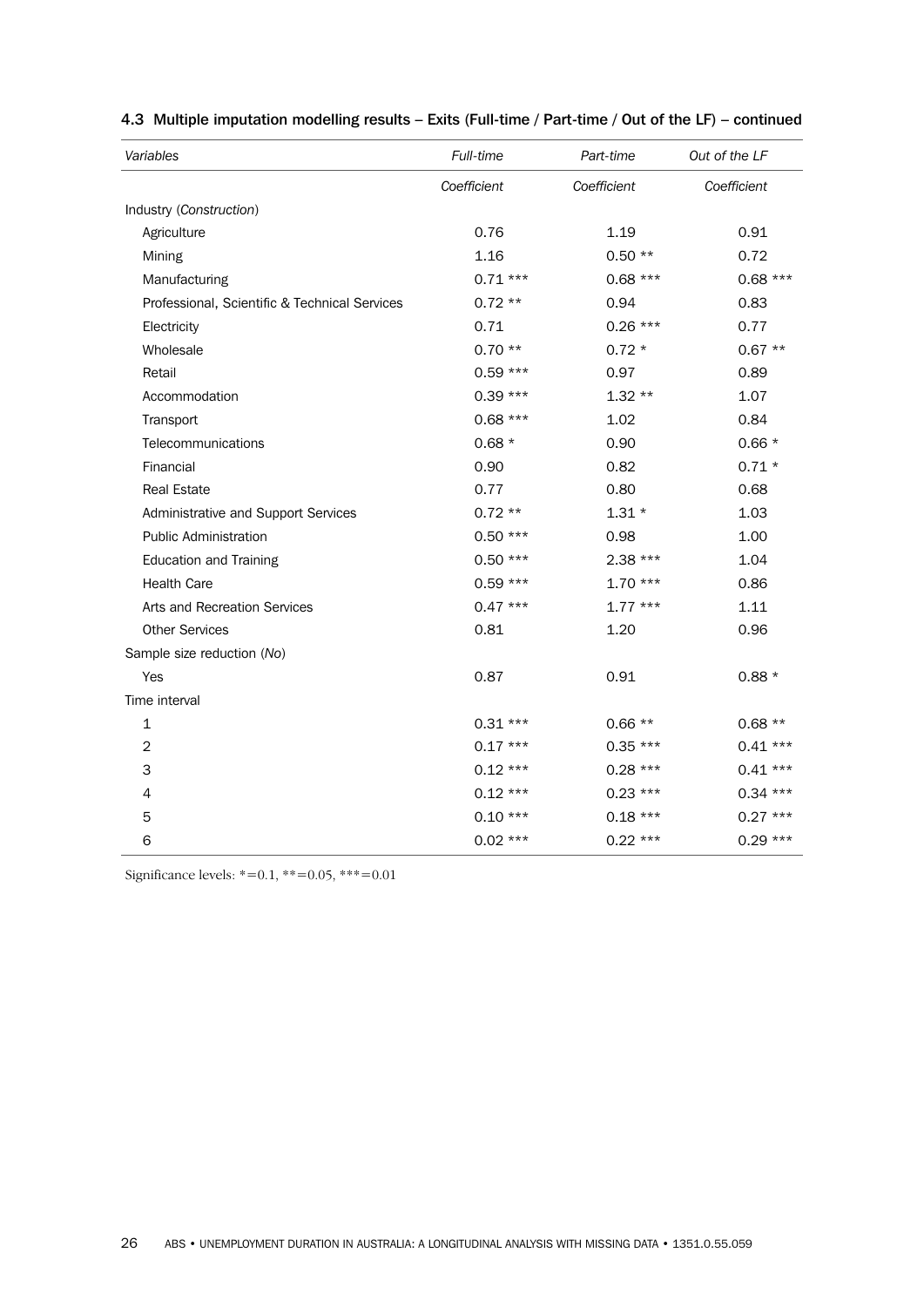# 5. CONCLUDING REMARKS

This paper examined the duration of unemployment for Australians aged 18–65 years, over a three-year period, from the beginning of 2008 to the end of 2010. The analysis was conducted on a sample of more than 14,000 individuals, obtained from the ABS LFS Longitudinal file. These individuals were followed for up to eight consecutive months. The focus was on the first unemployment spells.

Empirically, the paper had two main objectives: (1) to examine the effects of a number of factors on the conditional probability of exiting unemployment, distinguishing between the different exits (full-time/part-time employment and out of the labour force), and (2) to examine the state dependence of unemployment. One contribution of this paper is its inclusion of design-related variables in the analysis, alongside other empirical factors. Although the design-related effects are often ignored in practice, they could play important roles in the analysis of unemployment duration.

Methodologically, the study adopted a multinomial framework and opted for a nonparametric specification of the baseline hazard function. As the responses for one of the key variables were missing for around 24 per cent of cases, the paper implemented a multiple imputation approach to impute the missing values. The imputations were obtained using a Bayesian simulation algorithm. This constitutes another contribution to the literature in that, unlike the majority of studies which discard all records with missing information, this study paid considerable attention to this issue, closely examined it, and showcased a plausible way of utilising all the available information in the analysis.

The multiple imputation provided two important benefits to the analysis. The first relates to the preservation of the sample size, which led to more precise estimates. As a second benefit, multiple imputation addressed the fact that the missing values were not missing completely at random.

The results indicate that the demographic factors as well as the information regarding the period prior to unemployment play important roles in explaining the exits out of unemployment. Of particular interest are the estimates of previous labour force status. These indicate that, compared to those who were previously employed and controlling for the effects of the other variables, those who last worked more than two years ago and those who are looking for work for the first time have considerably lower relative odds of exiting into employment and considerably higher relative odds of exiting the labour force. These results merit some further investigation.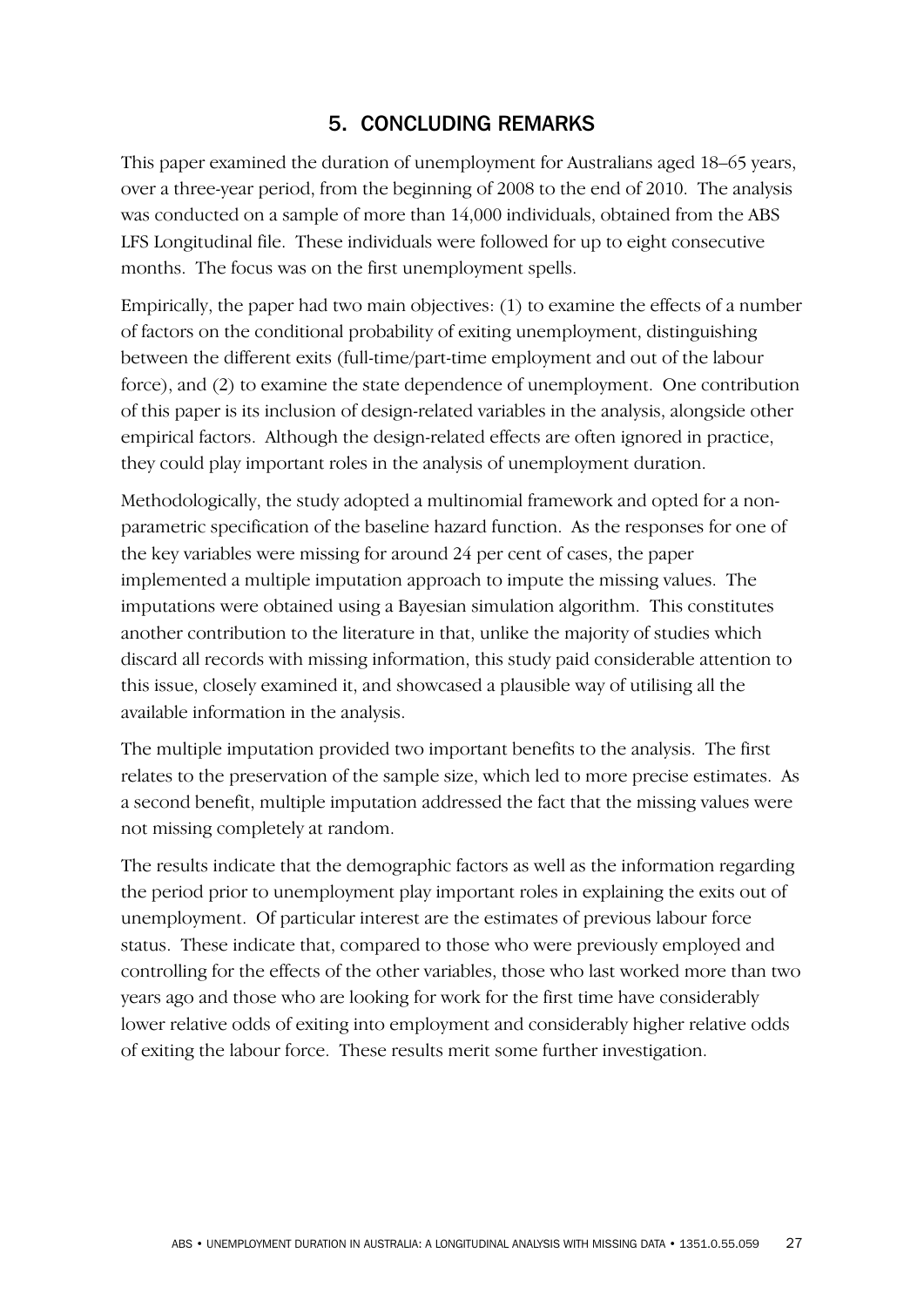### **REFERENCES**

- Australian Bureau of Statistics (2013) *Information Paper: Labour Force Survey Sample Design, May 2013*, cat. no. 6269.0, ABS, Canberra.  $\langle h_{\text{t}}(t) \rangle$  /www.abs.gov.au/ausstats/abs( $\hat{\omega}$ .nsf/mf/6269.0  $>$
- Productivity Commission (2014) *Geographic Labour Mobility*, Research Report, Canberra.
- Rotaru, C.I. (2014a) "Transitioning out of Unemployment: Analysis using the ABS Longitudinal Labour Force Survey File', *Australian Journal of Labour Economics*, 17(2), pp. 111–137.
- Rotaru, C.I. (2014b) "Modelling the Short-Term Dynamics of Unemployment Using the ABS Longitudinal Labour Force Survey File", *Methodology Advisory Committee Papers*, cat. no. 1352.0.55.142, Australian Bureau of Statistics, Canberra.

 $\langle h_{\text{t}}(t) \rangle = \frac{h_{\text{t}}(t)}{h_{\text{t}}(t)}$  \text{\stats} ausstats/abs(\text{\stats} nsf/mf/1352.0.55.142 >

- Rubin, D.B. (1987) *Multiple Imputation for Nonresponse in Surveys*, John Wiley, New York.
- van Buuren, S. (2012) *Flexible Imputation of Missing Data*, Chapman & Hall/CRC, Boca Raton, FL.
- Raghunathan, T.E.; Lepkowski, J.M.; van Hoewyk, J. and Solenberger, P. (2001) "A Multivariate Technique for Multiply Imputing Missing Values Using a Sequence of Regression Models", *Survey Methodology*, 27(1), pp. 85–95.
- Sen, A. (1997) "Inequality, Unemployment and Contemporary Europe", *International Labour Review*, 136(2), pp. 155–171.

## ACKNOWLEDGEMENTS

The author is grateful to Ruel Abello, Siu-Ming Tam, Sybille McKeown, Bernard Williams, Franklin Soriano, Professor James Brown, and Professor David Steel for their valuable suggestions and comments. Thanks also go to Peter Rossiter for his help in editing and formatting the paper. Remaining errors are the author's.